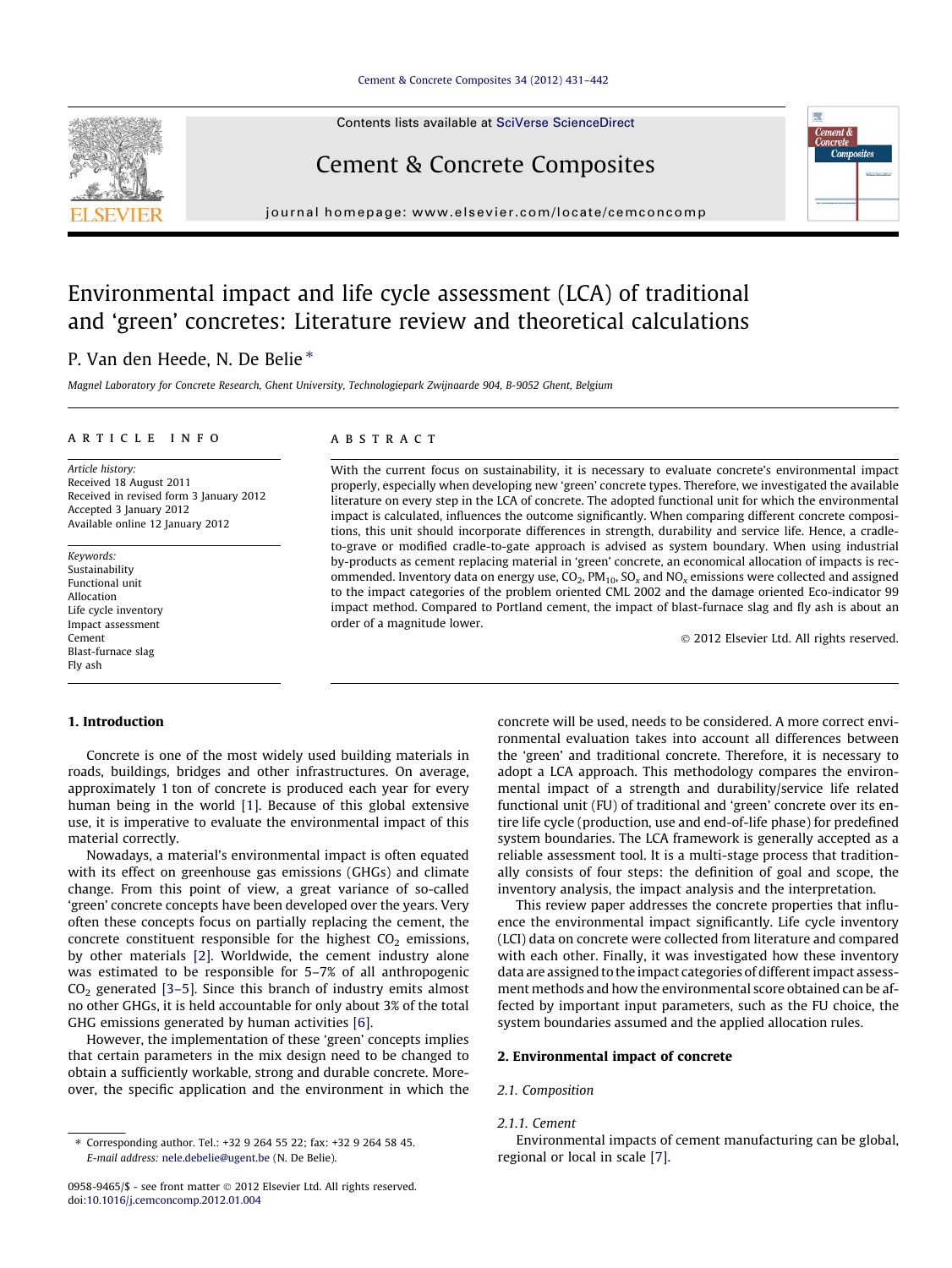<span id="page-1-0"></span>2.1.1.1. Global scale. Over the last decades, the emphasis has clearly shifted towards a global focus on climate change. Table 1 presents a summary of values found in literature [\[4,6,8–16\]](#page-10-0) for the cement related  $CO<sub>2</sub>$  emissions. They are usually the sum of the  $CO<sub>2</sub>$  emitted during the calcination process (raw material  $CO<sub>2</sub>$ :RM-CO<sub>2</sub> [\[16\]\)](#page-10-0) and the  $CO<sub>2</sub>$  associated with energy use. With respect to the latter, a distinction can be made between indirect and direct energy bound  $CO<sub>2</sub>$  (IEB- and DEB-CO<sub>2</sub>). IEB emissions comprise the  $CO<sub>2</sub>$  emissions associated with the generation of electrical power to operate the cement plant, while the direct energy bound emissions are associated with the fuel combustion in the cement kiln.

Regarding DEB-CO<sub>2</sub>, the efficiency of the cement kiln plays an important role. A clinkering energy efficiency of about 3 GJ/ton is not far above the real thermodynamic limit [\[16\].](#page-10-0) Under optimum conditions heat consumption can be reduced to less than 2.9 GJ/ ton clinker. A typical modern rotary cement kiln with a specific heat consumption of 3.1 GJ/ton clinker emits approximately 0.31 kg DEB-CO<sub>2</sub>, while this amount equals about 0.60 kg/kg clinker for an inefficient long rotary kiln burning wet raw materials with an extra heat consumption of around 0.6 GJ/ton clinker [\[6\].](#page-10-0)

Possibilities to reduce  $RM$ - $CO<sub>2</sub>$  emissions are rather limited. Partially replacing the traditional raw materials by blast-furnace slag (BFS) or class C fly ash (FA) with a higher calcium content is one option. In practise, replacement levels of about 10% are commonly reported. For a limestone replacement of 10%, the total  $CO<sub>2</sub>$  reductions can in theory be as high as 25 % [\[6\].](#page-10-0)

To reduce the emissions any further, alternative clinker chemistries need to be considered. Low energy belite cements seem a valuable alternative. If all the alite in cement could be substituted with belite, RM-CO<sub>2</sub> emissions can be reduced with about 8%. Because of the lower burning temperature,  $DEB-CO<sub>2</sub>$  emissions can

#### Table 1

Summary of  $CO_2$  (inclusive its distribution over RM-CO<sub>2</sub>, IEB-CO<sub>2</sub> and DEB-CO<sub>2</sub>), SO<sub>x</sub>, NO<sub>x</sub> and CKD emissions for Portland cement expressed in g/kg cement<sup>\*</sup> or g/kg clinker⁄⁄ [\[4,6,8–16,19,20\].](#page-10-0)

| Ref.                                                | $RM$ - $CO2$                                                                                                                                        | $IEB-CO2$                                 | $DEB-CO2$                | Total                                                  |
|-----------------------------------------------------|-----------------------------------------------------------------------------------------------------------------------------------------------------|-------------------------------------------|--------------------------|--------------------------------------------------------|
| $[4]$<br>[6]<br>[8]<br>[9]                          | 530 g/kg**<br>50%<br>59%                                                                                                                            | 310-600 g/kg**<br>50%<br>6%               | 35%                      | 870 g/kg*<br>840-1150 g/kg**<br>810 g/kg*<br>800 g/kg* |
| $[10]$<br>[11]<br>[12]<br>$[13]$<br>[14]<br>$[15]$  | 57%<br>50%                                                                                                                                          | 6%<br>$0 - 10%$<br>$80$ g/kg <sup>*</sup> | 37%<br>40-50%            | 820 g/kg*<br>690 g/kg*<br>810 g/kg*                    |
| $[16]$                                              | 425 g/kg*<br>SO <sub>2</sub>                                                                                                                        | 80 g/kg*                                  | $390$ g/kg<br>Mean value | $815 + 80$ g/kg*<br>842 g/kg*                          |
| [9]<br>[14]<br>$[15]$<br>[19]<br>[20]<br>Mean value | 0.40-0.60 $g/kg$ <sup>*</sup><br>$0.82$ g/kg <sup>*</sup><br>$0.58$ g/kg <sup>*</sup><br>$0.27$ g/kg**<br>$0.54$ g/kg**<br>$0.53$ g/kg <sup>*</sup> |                                           |                          |                                                        |
| [9]<br>[11]<br>$[14]$<br>$[15]$<br>Mean value       | NO <sub>x</sub><br>$2.40$ g/kg <sup>*</sup><br>10.00 g/kg**<br>$1.20$ g/kg <sup>*</sup><br>$1.50$ g/kg <sup>*</sup><br>3.65 $g/kg$ <sup>*</sup>     |                                           |                          |                                                        |
| $[14]$<br>$[15]$<br>$[19]$<br>Mean value            | CKD/PM<br>$0.49$ g/kg <sup>*</sup><br>$0.04$ g/kg <sup>*</sup><br>150-200 g/kg**<br>83.3 g/kg*                                                      |                                           |                          |                                                        |

also be lowered with about 8%. However, due to its slow setting and hardening, the successful implementation of this cement is doubtful. A more promising material is sulphoaluminate cement. Although quite expensive, this cement type has a much lower embodied RM-CO<sub>2</sub> content than Portland cement due to its significantly lower CaO contents (30% lower than a modern OPC clinker). Moreover, the raw materials can be burned at lower temperatures [\[17\]](#page-10-0).

The greatest potential to reduce  $CO<sub>2</sub>$  emissions lies in the replacement of conventional carbon based fuels by alternative low fossil carbon based fuels, e.g. carbon neutral biomass [\[6\],](#page-10-0) non-carbon neutral scrap tyres [\[18\]](#page-10-0), etc.

2.1.1.2. Regional scale. Regional environmental impacts include  $SO<sub>2</sub>$ and  $NO<sub>x</sub>$  emissions which contribute to acid rain. Table 1 includes an overview of the estimated  $SO_2$  and  $NO_x$  emissions for Portland cement according to literature [\[9,11,14,15,19,20\].](#page-10-0)

The majority of  $SO<sub>2</sub>$  emitted is derived from the fuel combustion and the processing of raw materials in the kilns. Around 70–95% of the fraction not attributable to energy production is absorbed due to the high alkalinity of clinker [\[21\].](#page-10-0) Thus, the majority of the  $SO<sub>2</sub>$ leaves the kiln with the clinker [\[22\].](#page-10-0)

The  $NO<sub>x</sub>$  values refer to both  $NO<sub>2</sub>$  and NO emitted to the air. These are mainly an output from fuel usage during clinker production and energy consumption throughout the entire process chain.

2.1.1.3. Local scale. Cement kiln dust (CKD) emissions are the main contributors to the local impact. The size of CKD  $(0.05-5 \mu m)$  is within the size range of respirable particles [\[22\].](#page-10-0) Since the diameter is smaller than 10  $\mu$ m, CKD is classified as PM<sub>10</sub>. According to the EPA [\[23,24\]](#page-10-0), these fine particulates of unburned and partially burned raw materials present in the combustion gases of the cement kiln, are considered as a potential hazardous waste due to their caustic and irritative nature. As mentioned in Table 1, the amount of CKD generated per kg of clinker produced equals about 15–20% (by mass) [\[19\].](#page-10-0) Nowadays, both the environmental and health risks associated with CKD can be reduced significantly by means of mineral carbonation. As observed in the carbonation of other industrial wastes, sequestering carbon may yield additional benefits by stabilizing the waste (reducing the pH) which reduces health risks and the generation of harmful leachate [\[7\].](#page-10-0) In addition, the utilisation of CKD for carbon sequestration by means of mineral carbonation appears to have its advantages on the global scale, since about 7% of the carbon emissions can be captured this way [\[7\]](#page-10-0).

On the local scale, attention should also be paid to the emission of metals and polychlorinated dibenzo-p-dioxins and dibenzofurans (PCDD/Fs). After emission into the atmosphere, these chemicals can be transmitted to humans through direct (air) and indirect (groundwater, soil, vegetation) pathways. Health risks turned out to be quite low [\[22\].](#page-10-0) When located in an urban area, non carcinogenic and cancer risks derived from exposure to metal and PCDD/Fs coming from a cement plant were within the ranges acceptable according to national and international regulations, with the exception of only a few elements (e.g. As and Cr) [\[25\].](#page-10-0) In addition, no significant increases in the environmental levels of metals and PCDD/Fs were detected when comparing a conventional fossil kiln fuel with an alternative fuel (15% on average partial substitution of fossil fuel by refuse-derived fuel from municipal solid waste). Also, no changes in airborne particulate matter were noted, while significant reductions were found for a number of pollutants (PCDD/Fs, Co, Cr, Mn and Ni) in vegetation, as well as in soil (Ni) and air (Sn) [\[26\].](#page-10-0)

Quite some attention is also being paid to the chromium content of cement. For instance, the sale of cement containing more than 2 ppm of soluble Cr(VI) when hydrated, is prohibited by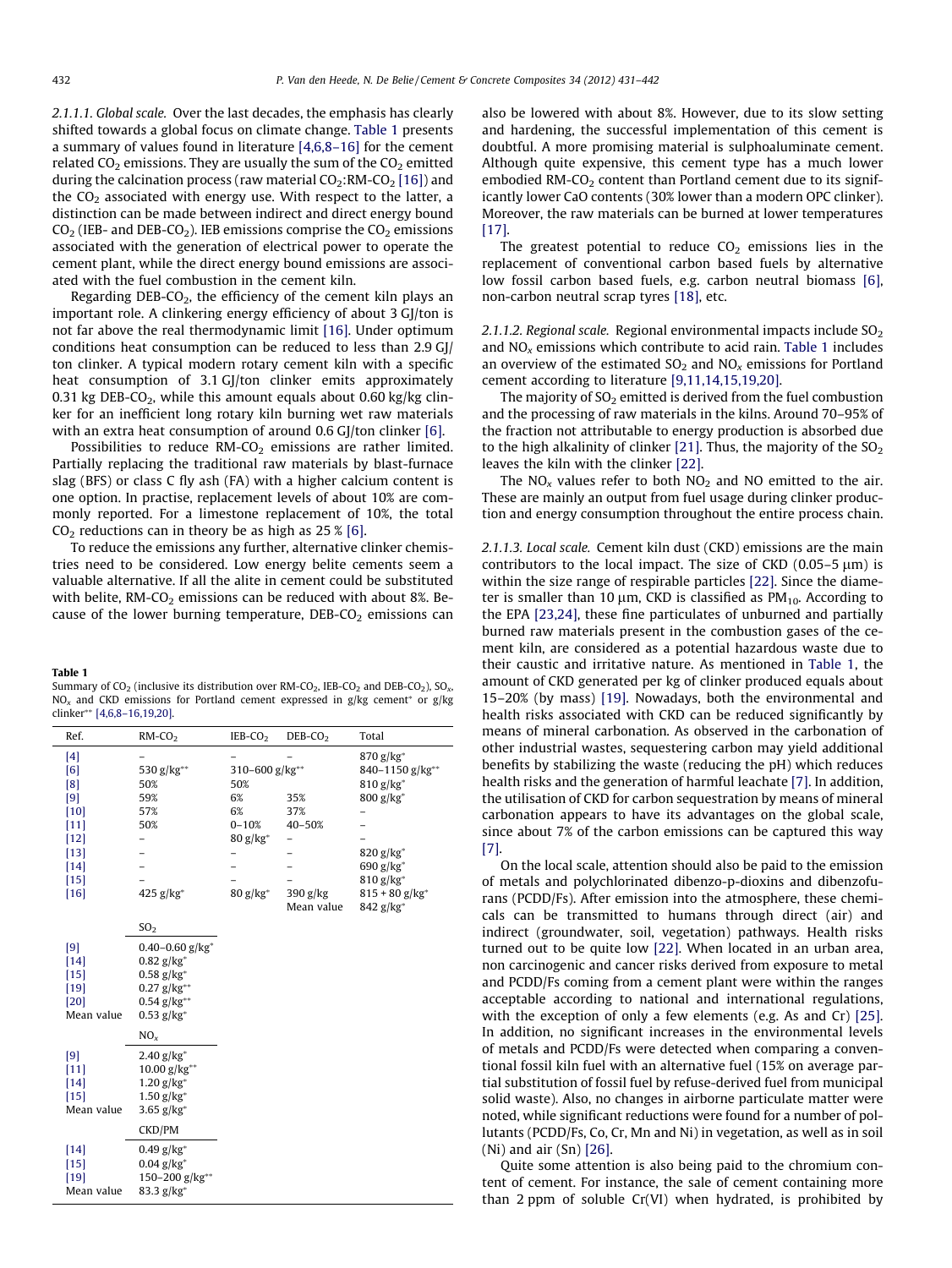<span id="page-2-0"></span>European directive 2003/53/EC [\[27\]](#page-10-0). Hexavalent chromium or Cr(VI) is not stable. When dissolved, Cr(VI) can penetrate the unprotected skin and be transformed into to Cr(III) which combines with epidermal proteins to form the allergen that causes sensitivity to certain individuals. The Cr(VI) content can originate from (i) raw materials and fuel entering the system, (ii) magnesiachrome refractory blocks, (iii) wear metal from crushers containing chromium alloys and (iv) additions of gypsum, pozzolans, ground granulated BFS, mineral components, CKD and set regulators [\[28\].](#page-10-0)

2.1.1.4. Variability and quality of the data. An important issue regarding all cement related emission data as found in literature is the aspect of variability and quality of the reported data. The varying  $CO<sub>2</sub>$ , NO<sub>x</sub>, SO<sub>x</sub> and CKD emissions as shown in [Table 1](#page-1-0), are a clear proof of this. Obviously, assuming constant emission values will not lead to an accurate environmental evaluation. Until now, only few sources have reported standard deviations on their average values, e.g. Chen et al. [\[14\]](#page-10-0) and ATILH [\[15\].](#page-10-0) Von Bahr et al. investigated the data variability and quality problem by analysing the monthly dust,  $NO<sub>x</sub>$  and  $SO<sub>2</sub>$  emissions of six Nordic cement plants for a period of 7 years (1993–1997). Significant differences were observed between cement plants and with time. These differences may depend on raw materials, production processes (including stability in the process) and varying performance of/investments in air pollution control systems. Von Bahr et al. aimed for the highest possible data quality through a close cooperation with the cement plants and through internal and external review. The resulting comparable data quality indicates that the variability of emissions remains [\[29\].](#page-10-0) This conclusion should also hold true for other constituents used in concrete.

#### 2.1.2. Cementitious materials

Partial replacement of Portland cement clinker with FA or BFS is considered as beneficial and has become common practise. From an environmental perspective, it is obvious that a high content of cementitious by-products in blended cements is desirable. Since the production process will involve less greenhouse gas emissions compared to an ordinary Portland cement (OPC) consisting for 95– 100% out of clinker. FA or BFS, can also be added separately to the concrete mix. The latter approach is more commonly accepted in the United States [\[6\]](#page-10-0).

According to Feuerborn, the application of FA (total utilisation:20.0 million tonnes) as concrete addition, cement raw material and constituent for blended cements in Europe in 2007 amounted to 29.5%, 26.9% and 14.5%, respectively. Due to a recent retrofitting of existing coal fired power plants with flue gas desulphurisation, the construction of new coal fired power plants in some countries and the increased use of imported coal with higher ash content, FA production and use is even expected to increase in the next years [\[30\].](#page-10-0) However, as many cement kilns are operating at or above their effective capacity, the use of blended cement could only allow for an increase in concrete production without any real increase in clinker or cement production [\[31\].](#page-10-0) Due to the increasing cement demand, the overall  $CO<sub>2</sub>$  emissions attributable to the cement industry are even expected to increase dramatically in the coming decades [\[4\]](#page-10-0).

From the legislative viewpoint, it is worth mentioning that the k-value concept of NBN EN 206-1 [\[32\]](#page-10-0) strongly limits the maximum FA content (FA/cement  $\leq 0.33$ ). When calculating the total binder (cement + FA) content for a concrete composition, the FA amount needs to multiplied with a k factor of 0.4. As a consequence, the total binder content is lower than the sum of the cement and FA present and the water-to-binder (W/B) ratio increases. According to NBN 206-1 [\[32\],](#page-10-0) the exposure class of a concrete composition is determined by a minimum binder content and a maximum W/B ratio. Logically, the k-value concept limits the use of concrete mixes with a higher FA content to the less demanding exposure classes mentioned in the standard. Moreover, the minimum cement content required for the relevant exposure class may only be reduced by a maximum amount of  $k\times$  (minimum cement content – 200)  $kg/m<sup>3</sup>$  and additionally the amount of (cement + FA) shall not be less than the minimum cement content required in accordance with NBN EN 206-1 [\[32\].](#page-10-0) According to NBN B15-001 [\[33\]](#page-10-0), it is the amount of  $k \times$  (cement + FA) that shall not be less than the minimum cement content required. Thus, the Belgian design approach is even more strict. When following the k-value concept, the use of highvolume fly ash (HVFA) concrete – with a FA content of at least 50% [\[34\]](#page-10-0) – is not allowed in more demanding environments. However, this concrete type can be used in Belgium, but only if its equivalent performance compared to the proper reference concrete is proven according to NBN B15-100 [\[35\].](#page-10-0) A k-value concept for BFS also exists, but it is only specified in NBN B15-001 [\[33\]](#page-10-0). There, the maximum BFS/cement ratio amounts to 0.20. The k-factor equals 0.9. Note that the k-values used for both FA and BFS in the different EU member states can vary considerably [\[36\]](#page-10-0).

Table 2 gives an overview of the  $CO<sub>2</sub>$ , particulate matter,  $SO<sub>x</sub>$ and  $NO<sub>x</sub>$  emissions associated with steel production and coal fired electrical power generation [\[37,38\]](#page-10-0). Depending on the allocation principle adopted (Section 3.2.2), part of these emissions should be attributed to the production of the forthcoming by-products BFS and FA.

The presence of toxic metals in slags and ashes is not seen as a problem. Mehta suggests that the concrete industry offers ideal conditions for the use of these by-products, since the metals can be immobilized and safely incorporated in the hydration products of cement [\[39\]](#page-10-0). Leaching tests conforming to NEN 7345 [\[40\]](#page-10-0) showed that paving concretes made with CEM III/A 42.5 LA, only leach heavy metals at very low concentrations, significantly lower than the parametric values given in European Directive 98/83/EC [\[41\]](#page-10-0), which defines the quality of water intended for human

### Table 2

 $CO<sub>2</sub>$  emissions, total energy use, particulate matter,  $SO<sub>x</sub>$  and  $NO<sub>x</sub>$  emissions associated with steel production (in kg/kg) and coal fired power generation (in kg/kW h) [\[37,38\],](#page-10-0) and the amounts attributable to 1 kg of the corresponding by-products BFS and FA using the mass and economic allocation precentages of Chen et al. [\[90\]](#page-11-0) cfr. [Table 4](#page-7-0).

| $[37]$             | Emissions        | 19.4% mass<br>allocation | 2.3% economic<br>allocation               |
|--------------------|------------------|--------------------------|-------------------------------------------|
|                    | (kg/kg<br>steel) |                          | 0.24 kg BFS/kg steel 0.24 kg BFS/kg steel |
|                    |                  | (kg/kg BFS)              | (kg/kg BFS)                               |
| CO <sub>2</sub>    | 1.356            | 1.0961                   | 0.1300                                    |
| Total energy       | 16.575*          | 13.3981**                | $1.5884$ **                               |
| Particulate matter | 0.003            | 0.0024                   | 0.0003                                    |
| (unspecified)      |                  |                          |                                           |
| $SOx$ as $SO2$     | 0.012            | 0.0097                   | 0.0012                                    |
| $NOx$ as $NO2$     | 0.005            | 0.0040                   | 0.0005                                    |
|                    |                  |                          |                                           |
| $[38]$             |                  | Emissions 12.4% mass     | 1.0% economic                             |
|                    |                  | allocation               | allocation                                |
|                    | (kg/kW h         | $0.052$ kg FA/kW h       | $0.052$ kg FA/kW h                        |
|                    |                  | electricity              | electricity                               |
|                    |                  | Electricity) (kg/kg FA)  | (kg/kgFA)                                 |
| CO <sub>2</sub>    | 1.022            | 2.4371                   | 0.1965                                    |
| Total energy       | 12.552***        | 29.9317****              | 2.4138                                    |
| Particulate matter | 0.010            | 0.0238                   | 0.0019                                    |
| (unspecified)      |                  |                          |                                           |
| $SO_x$ as $SO_2$   | 0.007            | 0.0167                   | 0.0013                                    |
| $NOx$ as $NO2$     | 0.003            | 0.0072                   | 0.0006                                    |

MJ/kg steel.

MJ/kg BFS.

MJ/kW h electricity.

\*\*\*\* MJ/kg FA.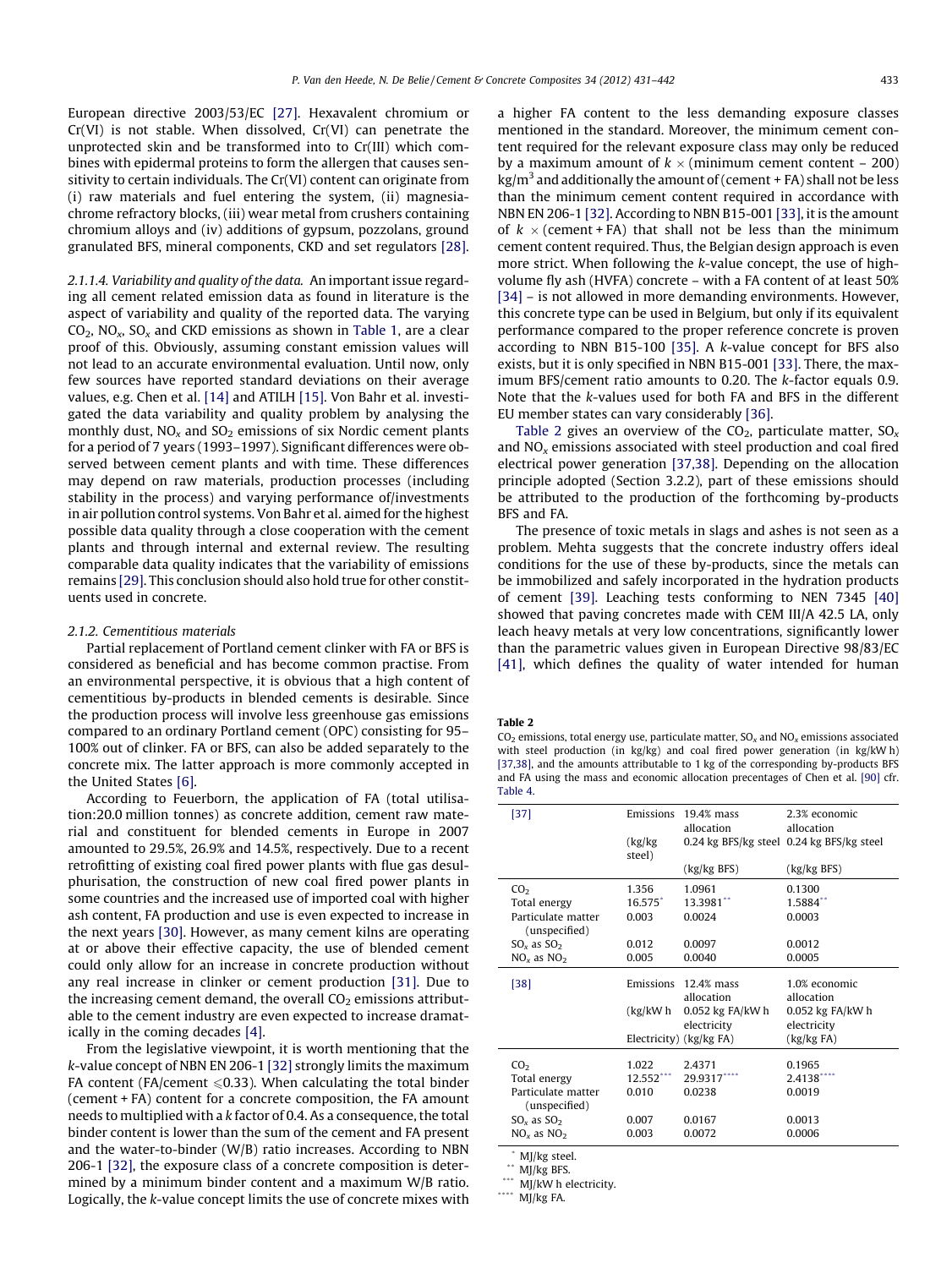<span id="page-3-0"></span>consumption. Thus, the partial replacement of clinker with BFS, within the limits defined in NBN EN 197-1 [\[42\]](#page-10-0) for CEM III/A type cements (36–65% of slag), has no effect on the leaching behaviour of the concrete [\[43\].](#page-10-0)

Another problem might be the potential Radon exhalation. Most building materials contain naturally occurring radioactive elements. Building inhabitants may be externally exposed to gamma rays originating from these radioisotopes. As the presence of Radon is responsible for the largest fraction of the natural radiation dose to the population, the tracking of this Radon concentration is of great importance. The Radon in FA originates from the coal burned in the electrical power plants. Kovler et al. [\[44\]](#page-10-0) found that despite the higher <sup>226</sup>Ra content of FA (more than three times, compared to OPC), Radon emanation from cement-FA pastes is significantly lower (7.65% for cement versus 0.52% only for FA). However, note that few information is currently available on the emanation behaviour of FA in concrete during the use phase of the structure and after demolition.

## 2.1.3. Water

A low water-to-cement (W/C) ratio is advised especially in more demanding applications. To make sure that the water does not contain organic substances, chlorides or alkalies, drinkable water is usually applied in practise. Apart from in agriculture, the demands for freshwater in industry are causing groundwater resources to be depleted and surface waters to be abstracted in ways which compromise the freshwater ecosystem health [\[45\]](#page-10-0). This impact can be assessed by calculating the water footprint of a product. This is typically the sum of all water consumed in the various stages of production and therefore the same as its virtual water content [\[46\].](#page-10-0) Lafarge uses approximately 343 L of water to manufacture 1 ton of cement. In addition, about 284 L of water are needed on average to produce 1  $m<sup>3</sup>$  of concrete [\[47\]](#page-10-0). Evidently, within concrete manufacturing a reduced use of ground water and surface water, the so-called blue water according to Ridoutt and Pfister [\[48\],](#page-10-0) would be beneficial. Thus, concrete preferably has a low water content. Nevertheless, the increased use of superplasticizers to achieve this low water content without losing workability cannot be neglected.

## 2.1.4. Admixtures

The European Federation of Concrete Admixture Associations (EFCA), has published an eco-profile on superplasticizers [\[49\].](#page-10-0) It is valid for the four main groups of superplasticizers: sulphonated naphthalene formaldehyde, sulphonated melamine formaldehyde, vinyl copolymers and polycarboxylic ethers. All of them are dissolved in water and typically contain 30–45% active matter.

It is worth noticing that the amount of  $CO<sub>2</sub>$  (720 g/kg) emitted for the production of 1 kg of superplasticizer is only a little bit lower than the  $CO<sub>2</sub>$  emissions associated with the production of cement (842 g/kg). The same is true for the  $NO<sub>x</sub>$  emissions (1.8 g/kg) versus 3.65 g/kg). On the other hand, the amount of  $SO<sub>x</sub>$  emitted to manufacture the superplasticizer is significantly higher (3.6 g/ kg versus 0.53 g/kg). However, as the amount of superplasticizer used in concrete is almost negligible when compared with its cement content, these emissions should not contribute significantly to the overall environmental impact.

## 2.1.5. Fine and coarse aggregates

A distinction must be made between naturally rounded and crushed aggregates. Rounded aggregates are the result of weathering and erosion and do not require any processing once collected from the sea or river bed. Crushed aggregates are exploited from quarries and require mechanical crushing.

Over the years, a lot of research has been done on the recycling of construction and demolition waste [\[50\].](#page-11-0) However, the use of recycled aggregates in structural concrete is still lacking confidence [\[51\]](#page-11-0).

To date, few reliable data exist on the environmental impact of sand and aggregates consumption. Habert et al. [\[52\]](#page-11-0) stated that the indicators currently available to assess resource consumption in Life Cycle Impact Assessment (LCIA) are not fully adapted to the concrete industry. Since concrete and its constituents are not transported over long distances, the regional scale is a more relevant scale upon which resource extraction policies should be based. Since the price per ton aggregates transported doubles every 30 km, the reason for this is clear. The assessment approach of Habert et al. [\[52\]](#page-11-0) confirmed that depending on the size of the studied territory the depletion of bulk resources is different. At a world scale, depletion of bulk resources is negligible [\[53\]](#page-11-0), at a country scale, depletion is low and at a regional scale, depletion is clear.

Besides the regional availability and accessibility, the aggregate type is of importance. According to Steen [\[54\]](#page-11-0) the extra cost for crushing rock to a size as small gravel is about 2 euro/ton. Emissions and energy consumption per metric ton of glacier rock produced by a Nordberg HP400 SX rock crusher [\[55\]](#page-11-0) are shown in Table 3. Flower and Sanjayan found that for granite/hornfels and basalt aggregates, GHG emissions amount to  $45.9$  kg  $CO<sub>2</sub>$  equivalents/tonne and 35.7 kg  $CO<sub>2</sub>$  equivalents/tonne, respectively. These figures include the average contribution of transport from the quarry to the concrete batching plants. The amount of  $CO<sub>2</sub>$  released during the production and subsequent transport of concrete–sand was found to be 13.9 kg  $CO<sub>2</sub>$  equivalents/tonne. The production process included the strip-mining of raw sand by excavators, the subsequent loading into haulers, the washing into a pumpable slurry, the piping to the grading plant and the filtering into standard grades. The lack of a crushing step explains the difference between the fine and coarse aggregate related emissions [\[13\].](#page-10-0)

#### 2.2. Workability

The required workability of the fresh concrete highly depends on its specific application field. In road construction, where fast setting after casting is desirable, concrete with rather low consistency is needed, e.g. roller compacted concrete [\[56\].](#page-11-0) In case of complex formworks or a high density of steel reinforcements, a much higher consistency is necessary. The same goes when the implementation of the concrete on site involves pumping. When adequate mechanical compaction is not possible, it is advised to use self-compacting concrete (SCC). De Schutter et al. [\[57\]](#page-11-0) estimated that a pipe factory can save annually about 1 GW h of energy when the shift is made from traditional concrete to SCC. This substantial reduction in energy use is about 60% of the actual energy consumption for the production of concrete pipes.

#### 2.3. Strength and mechanical loading

The dimensioning of reinforced concrete structures subjected to a given mechanical load is traditionally based upon the concrete's 28 day characteristic compressive strength and the characteristic tensile strength of the steel reinforcements [\[58\].](#page-11-0) When using a

#### Table 3

Emissions and energy consumption to produce 1 metric ton of crushed glacier rock with the Nordberg HP400 SX rock crusher [\[55\].](#page-11-0)

| Emissions | $CO2$ , fossil             | $0.6465$ kg/ton |
|-----------|----------------------------|-----------------|
|           | $NOx$ as $NO2$             | $0.0021$ kg/ton |
|           | $SOx$ as $SO2$             | $0.0036$ kg/ton |
|           | Particulates (unspecified) | $0.0038$ kg/ton |
| Energy    | Total primal energy        | 9.8192 MJ/ton   |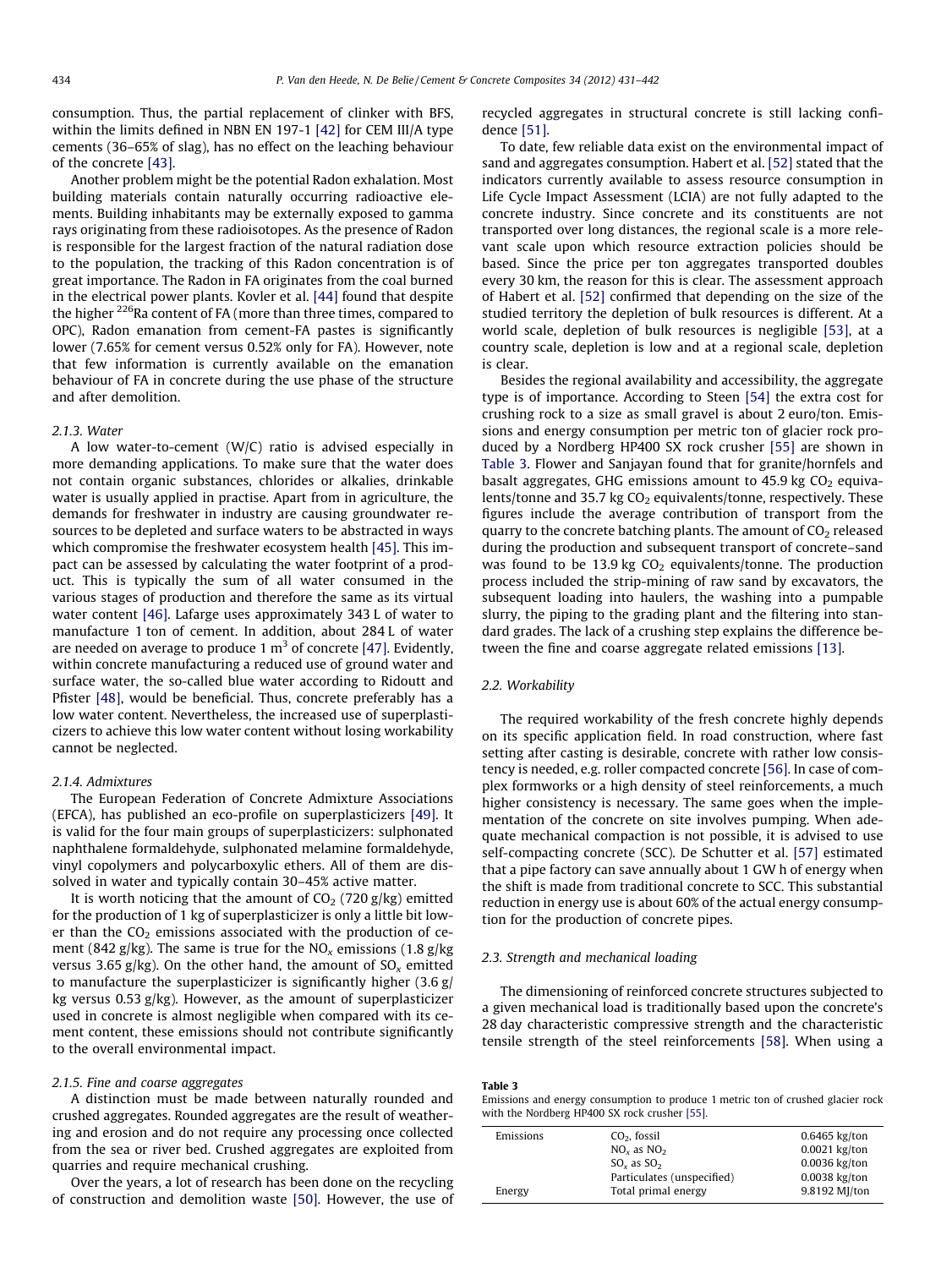concrete with a high mechanical strength, this could decrease the amount of concrete needed to build a given structural element [\[59\].](#page-11-0) Of course, the dimensions highly depend on the type of structural element. Habert and Roussel evaluated the impact of a higher strength for a horizontal element carrying only itself, a horizontal element carrying an external load and a vertical element carrying an external load. In all three cases, the total  $CO<sub>2</sub>$  production was found to be less when a stronger concrete was used. The vertical element turned out to be the most environment friendly structural element.

Van den Heede et al. obtained similar findings when evaluating the environmental impact of a column supported beam made of HVFA concrete: structure dimensions of the columns could be reduced more than the cross-section of the beam [\[60\].](#page-11-0)

According to Habert and Roussel, a doubling of the strength of common use concretes, would result in 30% less  $CO<sub>2</sub>$  emissions. When a certain high strength concrete is also characterised by a high cement replacement level, an additional  $CO<sub>2</sub>$  reduction of about 15% could be obtained [\[59\].](#page-11-0) Van den Heede et al. took the benefits of both a higher strength and a higher cement substitution into account for the column supported beam made of HVFA concrete located in a dry carbonation exposed environment. Compared to the proper reference concrete, the amount of  $CO<sub>2</sub>$  equivalents had reduced with 25.8% [\[60\].](#page-11-0)

Increasing the compressive strength is seen as one of the key options to increase the efficiency of cement use [\[6\]](#page-10-0). Therefore, Damineli et al. proposed the binder intensity index  $\delta$ i<sub>cs</sub> which measures the total amount of binder per  $m<sup>3</sup>$  of concrete necessary to deliver 1 MPa of strength. This approach is very useful within the LCA framework, as it defines a unit of functional performance (cf. the functional unit FU, see also Section 3.2.) instead of a unit of concrete volume or weight [\[61\]](#page-11-0).

Note that a general shift towards high-strength concrete for every application will require a revision of NBN EN 206-1 [\[32\]](#page-10-0) where an indicative minimum strength class is given per concrete exposure class.

Revisions may also be necessary with respect to the age at which this minimum strength is specified. For instance, the relatively slow strength development of FA concrete is a disadvantage in applications where high early strength is required. However, in many situations, especially those involving mass concrete structures such as dams and heavy foundations, which are not loaded to their design values until months if not years after their placement, it is quite common to specify 90-day strengths instead of the conventional 28-day strength [\[2\]](#page-10-0). In contrast with NBN EN 206-1 [\[32\],](#page-10-0) the Canadian standard CSA A23.1-09/A23.2-09 [\[62\]](#page-11-0) already specifies a 56-day strength for some exposure classes.

#### 2.4. Durability, environment and service life prediction

#### 2.4.1. Environment specific durability based design approaches

2.4.1.1. Prescription based design, European school. When looking at the NBN EN 206-1 [\[32\],](#page-10-0) six main exposure classes can be identified (X0: No risk of corrosion or attack, XC: Corrosion induced by carbonation, XD: Corrosion induced by chlorides other than from seawater, XS: Corrosion induced by chlorides from seawater, XF: Freeze–thaw attack with or without de-icing agents, XA: Chemical attack).

2.4.1.2. Prescription based design, American school. Only four main exposure categories are defined in the American standard ACI 318-08 [\[63\]](#page-11-0) (F: Freezing and thawing, S: Sulphate, P: Requiring low permeability, C: Corrosion protection of reinforcement). In contrast with the European approach, the risk of carbonation-induced corrosion is not specifically covered in a separate exposure class.

2.4.1.3. Prescription based design, considerations. Since concrete structures are easily catalogued in a different way depending on the applicable standard, it is of importance to look at the minimum concrete requirements per exposure class for the different standards. In Europe, limiting values are imposed on the minimum cement content, the W/C ratio and the compressive strength class. In North America, there are no requirements regarding the minimum cement content. The mix design of a concrete is only governed by a maximum W/B ratio and a minimum compressive strength.

Another important difference between the European and the North-American approach involves the performance attributed to mineral by-products. Within the European framework this performance is not considered as equivalent to Portland cement. The kfactor concept strictly limits the amount of exposure classes in which concretes with a significant by-product content can be used. In the North-American standards, much less limitations are imposed on the FA and slag content.

Evidently, fixing the minimum cement content has its consequences when choosing an appropriate reference for evaluation of new concrete types. For less demanding applications this cement content may already be quite low. Applying a high cement replacement level with mineral by-products can result in a poor performance, especially at early age. To avoid this, an increase in total binder content (cement + by-product) may be necessary. As a consequence, the environmental benefit will not simply equal the percentage of by-products used [\[60\].](#page-11-0) When only the maximum W/B ratio and the minimum strength are being limited, the choice of reference will be somewhat different. For a given maximum W/C ratio, the minimum strength required highly influences the cement content and thus the composition of the reference.

2.4.1.4. Performance based design. For a given deterioration process, this design approach describes the involved mechanisms using mathematical models and numerically predicts the induced degradation extent (as described in Fib Bulletin 34 [\[64\]](#page-11-0), DuraCrete [\[65\],](#page-11-0) etc.). This degradation should remain acceptable within the predefined service life of the structure (see Section 2.4.2). Although seemingly more universal than the prescriptive design approach, some problems remain, e.g. the definition of the critical chloride concentration threshold level when evaluating concrete's resistance to chloride-induced corrosion. A wide range of values can be found in literature [\[66\]](#page-11-0), but a reliable value is still not available.

2.4.1.5. Recommendations. Li et al. [\[67\]](#page-11-0) point out that both design methods are complementary and not opposite to one another. Therefore, a combined methodology may be advised when assessing the environmental impact of concrete in which the choice of reference is prescription based and the calculation of service life is model-based.

#### 2.4.2. Service life prediction

For service life prediction, the DuraCrete [\[65\]](#page-11-0) methodology requires the definition of the desired structure performance, usually by setting a required target service life and by specifying the event which corresponds with the end of this service life. With respect to corrosion, four different events can be seen as the end of service life: depassivation of the reinforcement, cracking, spalling or collapse of the concrete structure.

The first event limits service life to the initiation period of the corrosion process.When corrosion is chloride induced, the initiation phase ends when the chloride concentration at the reinforcement reaches a critical threshold value. For carbonation-induced corrosion, the initiation period comes to an end when the carbonation front reaches the reinforcement. In both cases, the depassivation event does not represent structural failure. However, since from then on the actual corrosion process begins, the end of the initiation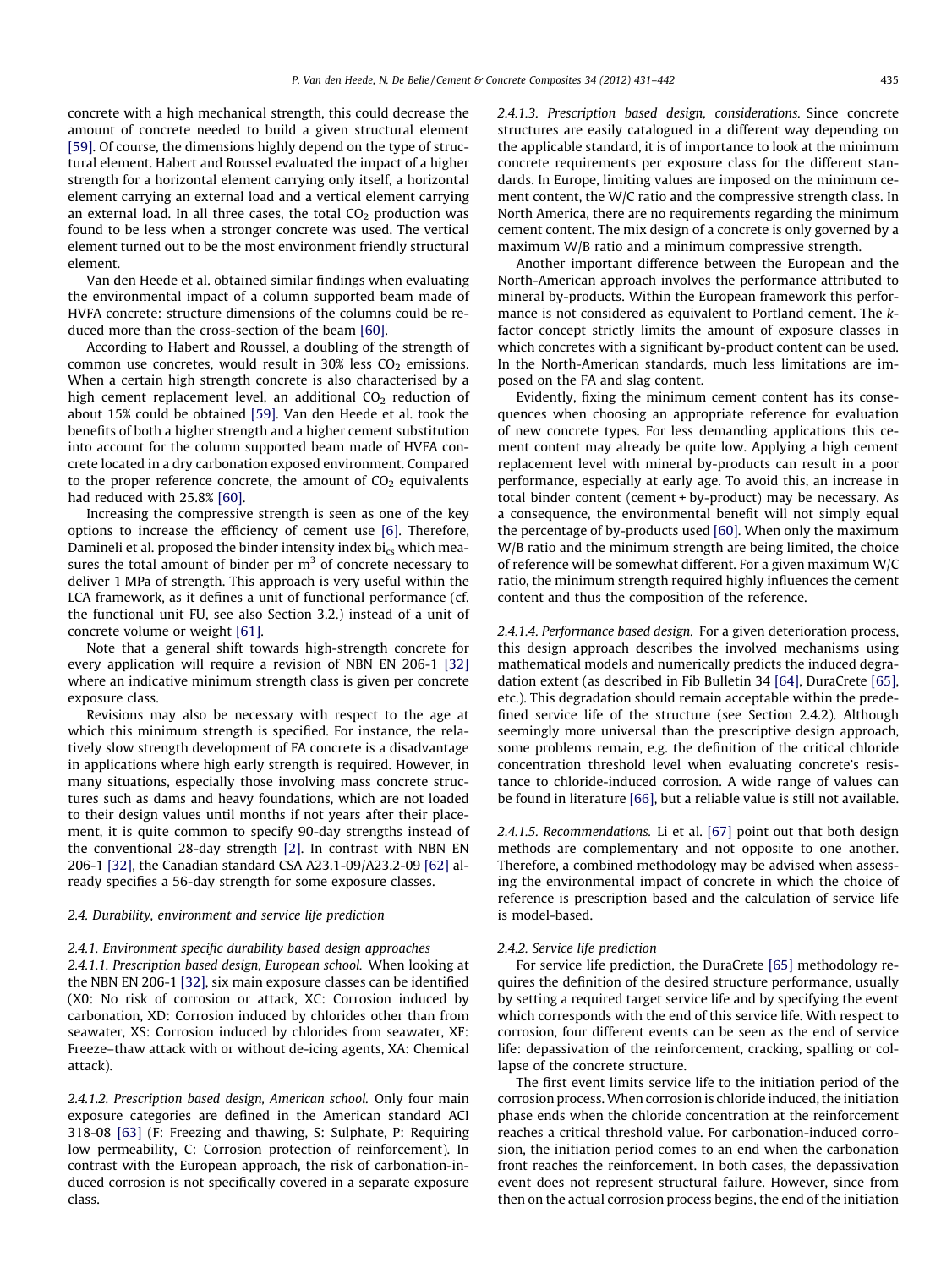period is often equated with the end of service life. The propagation period for chloride-initiated corrosion is usually very short compared to the initiation period. As a consequence, it is sufficiently accurate to assume that the sum of the initiation period and the propagation period is simply equal to the initiation period [\[65\]](#page-11-0).

The other three events are all situated in the propagation period of the corrosion process. Val and Stewart see spalling as the most influencial failure mode for the estimation of life cycle cost, because corrective actions such as repair or replacement usually are made to the structure almost immediately after spalling [\[68\].](#page-11-0) When the aim of the study is a quantification of the environmental impact instead of the monetary cost, the same reasoning should be valid. Obviously, it is the additional concrete manufacturing for repair or replacement after concrete spalling that will result in a substantial extra environmental load.

Once the failure event is set, the applicable environmental actions and degradation mechanisms need to be identified. Dura-Crete [\[65\]](#page-11-0) defines a limit state function for chloride and carbonation-induced corrosion.

A similar but updated design approach can be found in Fib Bulletin 34 [\[64\]](#page-11-0). The required safety levels associated for the different limit states are usually expressed in terms of a reliability index  $\beta$ . Depending on the type of limit state – Service Limit State (SLS) or Ultimate Limit State (ULS) – and the consequences of failure, values for  $\beta$  are specified in Eurocode 0. For instance, depassivation will be classified as a SLS as there is no immediate consequence on structural safety.  $\beta$ -values in the range of 1.0–1.5 may be appropriate for depassivation.

It should be noted that the currently available models to predict carbonation- and chloride-induced corrosion assume that the concrete is uncracked during the initiation period. In practise, this is often not the case. It is known that the presence of cracks accelerates the penetration of  $CO<sub>2</sub>$  and chlorides inside concrete [\[69,70\]](#page-11-0) and therefore, shortens the initiation period. This observation suggests that an update of the existing models is needed to include the cracking aspect. Also, both the cracking resistance and the healing capacity of potentially 'green' concrete mix designs should be verified and improved if necessary.

Besides the design methods for carbonation- and chloride-induced corrosion, Fib Bulletin 34 [\[64\]](#page-11-0) also provides a probabilistic design approach for frost induced internal damage and for saltfrost induced surface scaling. However, the models are less straightforward as the ones used for chloride- and carbonation-induced corrosion. For environments where chemical attack is at risk, the necessary models for adequate service life prediction are not yet available.

With a notion of the concrete's service life based on durability tests representative for its environment, it would be possible to expand the definition of the binder intensity proposed by Damineli et al. [\[61\]](#page-11-0) (see Section 2.3.) as follows: the total amount of binder per  $m<sup>3</sup>$  concrete necessary to deliver one 1 MPa of strength and 1 year of service life. This way, the unit of functional performance is obtained on two levels – strength and durability/service life – which is ideal for LCA of concrete.

## 3. Life cycle assessment of concrete

LCA is defined as ''the compilation and evaluation of the inputs, outputs and potential environmental impacts of a product system throughout its life cycle [\[71\]'](#page-11-0)'. In other words, LCA is a tool for the analysis of the environmental burden of products at all stages in their life cycle. According to this definition, the impact of a product is studied from ''the cradle to the grave''.

Within the construction industry, LCA studies can be performed at many different levels. First of all, there is the cradle-to-gate approach, that only considers the impact of raw material extraction, the production of materials and product parts until the end product leaves the gate of the factory. However, a simple cradle-to-gate analysis cannot be used when evaluating the environmental benefit of potential 'green' concrete types. On this level, only the influencing parameters workability (Section 2.2) and strength (Section 2.3) can be considered, durability (Section 2.4) not. The demolition and waste phase are also not taken into account. Therefore, it may neglect the impacts of heavy metal leaching from industrial byproducts contributing to human toxicity and ecotoxicity. The same is true for the processing steps taken to make the material recyclable or even reusable.

A cradle-to-grave approach on the other hand, can take the latter aspect into account, since the LCA looks at the material's impact over its entire life cycle. However, in contrast with the well known concrete production process, representative data related to the use phase and end-of-life phase for a specific concrete structure, are not always known. To include all influencing parameters – workability, strength and durability – into the LCA without knowing all the details, a modified cradle-to-gate approach can be adopted. This methodology intends to quantify the environmental impact of the total amount of concrete that the manufacturer will need to produce to construct and maintain a specific structure during its predefined service life [\[72\].](#page-11-0)

As the aim for sustainability should stimulate profound recycling and reuse, the cradle-to-cradle concept [\[73\]](#page-11-0) is gaining importance today. Products should be designed in such a way that at the end of the life cycle the materials can be recycled as raw material for production. Completely recyclable concrete is an example of this concept. Its mix design is adjusted in such a way that after demolition the concrete debris can simply be reused as raw materials for cement production [\[74\]](#page-11-0).

Either way, ISO 14040-14044 specify a four step LCA methodology for each approach: definition of goal and scope, inventory analysis, impact analysis and interpretation [\[71,75\]](#page-11-0).

## 3.1. Definition of goal and scope

Obviously, the goal of LCA here, is to accurately compare the overall environmental impact of traditional and 'green' concrete.

Regarding the scope of the LCA, system boundaries must be described clearly using a flow diagram or process tree. Of great importance is the definition of the functional unit (FU). This unit is seen as the reference unit of the product system for which the environmental impact will be calculated [\[75,76\]](#page-11-0). Literature review shows that the scale of this FU for LCA of concrete can vary significantly from the material level (i) onto the structure level (ii).

(i) When comparing the environmental impact of different concrete mix designs, a small scale FU on the material level can be appropriate. An efficiency indicator similar to the one proposed by Damineli et al. [\[61\]](#page-11-0) (see Section 2.3.) is seen as a first example, although it should not only be expressed in terms of a compressive strength unit, but also relate to a unit of service life (see Section 2.4.2.). Another possible functional unit choice is the amount of concrete needed in a simple structural element (column, beam, slab,...) with a given mechanical load and a predefined service life in a given environment. This way, additional concrete manufacturing due to replacement or repair over time, is included in the LCA [\[72\]](#page-11-0). The same goes for differences in strength. The use of a high strength concrete implicates that structure dimensions and thus the overall concrete amount needed can be reduced considerably. The resulting environmental benefit will be visible in the LCA output [\[60\].](#page-11-0)

(ii) When LCA is used to evaluate the environmental impact of a specific structure, the FU usually corresponds with the structure itself. For a LCA study on pavements, Sayagh et al. used a 1 km pavement with a lane width of 3.5 m as FU. The service life was set at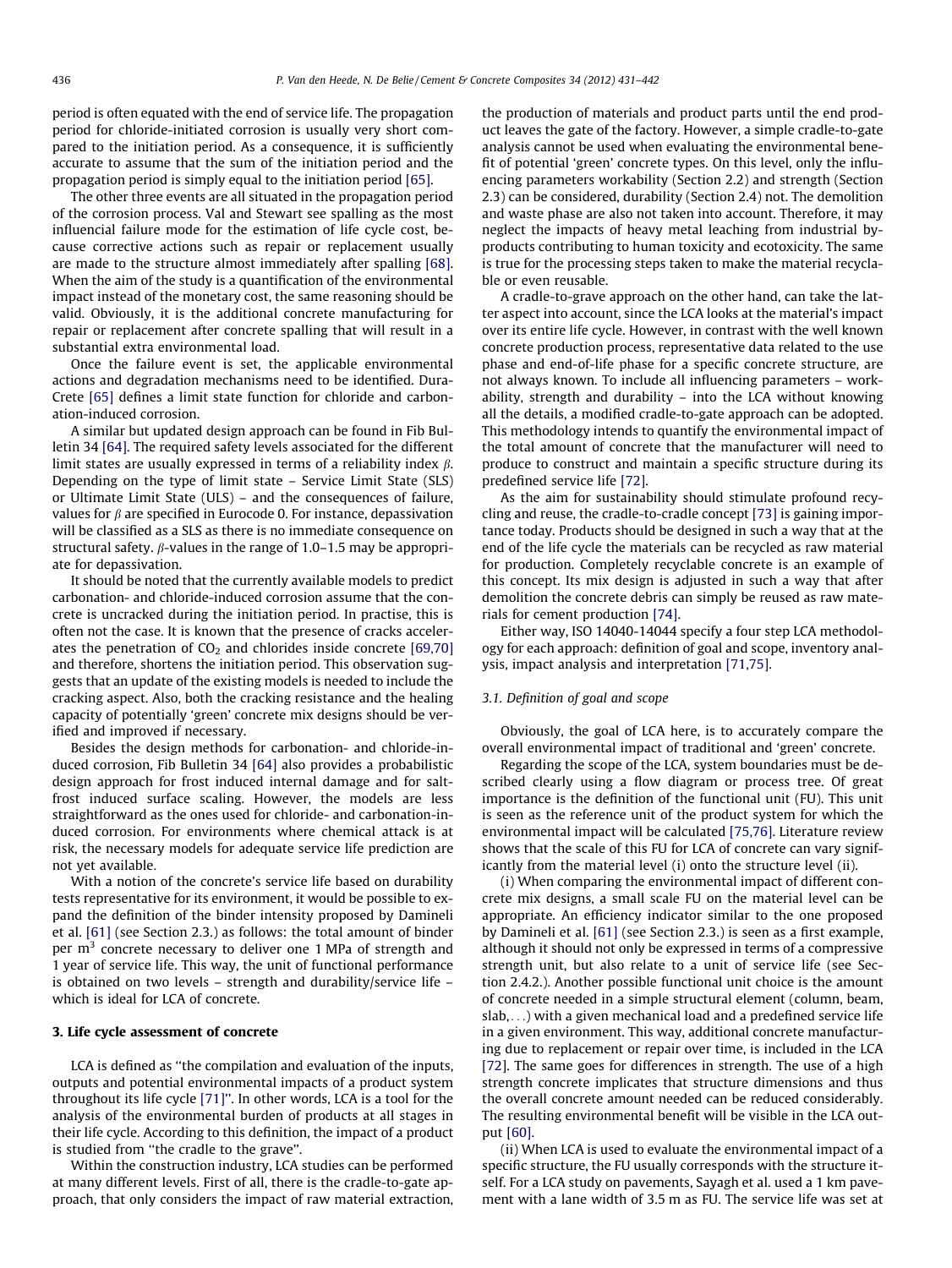30 years with a traffic load of 9.4 million trucks per lane within this period [\[77\]](#page-11-0). This definition is in correspondence with the FU choice recommended in (i) as both durability and the mechanical load aspects are included in the study. Park et al. calculated environmental impacts for 1 km of a four lane highway with a predefined service life of 20 years and repair once every 7 years [\[78\].](#page-11-0) However, construction activities and maintenance are not always included. For instance, Chowdhury et al. chose a road section with a thickness, width and length of 600 mm, 2.5 m and 1000 m, respectively, as FU [\[79\].](#page-11-0) The focus of the study was simply on the material level with no specification of a service life.

Besides road structures, entire buildings can be the object of an environmental evaluation. Xing et al. [\[80\]](#page-11-0) studied the difference in impact between steel and concrete-construction office buildings with a use life of 50 years. Both the construction and use phase were taken into account. One  $m<sup>2</sup>$  of building area was adopted as FU. For the assessment of wood and steel reinforced housing construction, Gerilla et al. [\[81\]](#page-11-0) expressed the FU in kilogram emission per year and per  $m^2$ . It was assumed that the detached houses had a 150  $m<sup>2</sup>$  floor space and a design life of 35 years. The whole life cycle of the houses was considered. Specifying a 1  $m<sup>2</sup>$  area is not always correct [\[82\]](#page-11-0). When comparing the construction related impact of in situ cast floors with precast floors, the smallest precast hollow core slabs on the market performed much better than a normally dimensioned in situ cast floor regarding structural strength. As a consequence, the spans achievable with precast concrete slabs are higher and this reduces the number of columns and spread footings. Therefore, the FU comprised the whole building, although the main goal of the study was only an evaluation of the floor type used.

In conclusion, regardless the scale of the FU for a LCA study comparing the environmental impact of traditional and 'green' concrete, the unit should be able to deal with strength and durability/service life differences between the two concrete types.

Note that even for a strength and durability related FU, it often remains difficult to decide what to and what not to include in the system. For instance, transport of materials can be incorporated in different ways. First of all, one can decide to attribute the impact of transport between systems to the system under investigation or not. In case of inclusion, the partial transport impact associated with the transported material or good has to be specified [\[83\]](#page-11-0). Since railway carriages, ships and aircraft normally return with other goods after delivery, the impacts of the return travel do not have to be considered. Trucks transport other goods only on a part of the return travel to limit empty tours. This observation suggests to include the impact of half of the return travel in the LCA. Another issue is the status of capital goods. Certainly, production processes require the appropriate infrastructure of which the construction has a certain environmental impact. Peuportier [\[83\]](#page-11-0) states that the effects of making the infrastructure available for use is in general negligible. ISO 14044 [\[75\]](#page-11-0) provides several cut-off criteria to decide which inputs are to be included in the assessment, such as mass, energy and environmental significance.

Finally, the necessary criteria regarding the quality of the data used in the LCA need to be set. The following data requirements should be addressed: time-related coverage, geographical coverage, technology coverage, precision, completeness, representativeness, consistency, reproducibility and (un)certainty of the information [\[75\].](#page-11-0)

A distinction can be made between primary and secondary data [\[84\].](#page-11-0) Primary data are required for the key constituents of a product (e.g. cement), meaning that they should be as accurate and representative as possible. Therefore, they should be obtained from the manufacturer directly. Note that the IPCC provides three methods to calculate the cement related  $CO<sub>2</sub>$  emissions depending on the information available: (i) the estimated clinker production data through use of cement production data, (ii) the available clinker production data or (iii) the original carbonate input data of the cement manufacturer [\[85\].](#page-11-0) Obviously, (iii) gives the most accurate results and is recommended when primary data are required.

On the other hand, inventory data regarding transport can be treated as secondary data. It means that the more general data available in LCA databases, such as Ecoinvent [\[86\]](#page-11-0) can be used for this.

## 3.2. Inventory analysis

## 3.2.1. Data collection

The necessary information can be obtained directly from the industries involved using detailed questionnaires or from publicly available annual environmental reports (ERs) and environmental product declarations (EPDs). Obviously, data from questionnaires will result in a more reliable LCI because ERs and EPDs will always hold a certain risk of misinterpretation and double counting. However, first hand data are not always provided by the companies because of confidentiality issues. As a consequence, the larger part of the LCIs are based on data from ERs, EPDs and LCA related journals. Therefore, it is understandable that ISO 14044 [\[75\]](#page-11-0) requires detailed documentation referencing for all public sources used. A sensitivity analysis is also very useful. For instance, Josa et al. [\[9\]](#page-10-0) made an extensive comparative analysis of the available life cycle inventories of cement in the EU to obtain a general trend in  $CO_2$ ,  $NO_x$ ,  $SO_x$ and dust emissions. LCA databases (e.g. Ecoinvent [\[86\]](#page-11-0)) are seen as another important data source. As data availability and quality are identified as critical problems affecting all four LCA phases, there is still an existing need for more peer-reviewed, standardised LCA inventory databases [\[87\].](#page-11-0)

#### 3.2.2. Allocation

While collecting the inventory data, attention needs to be paid to allocation. Problems occur whenever a system produces more than one product. Somehow, the environmental impacts have to be divided over the different end products. Although this allocation of impacts is preferably avoided, it is often impossible. When this is the case, the inputs and outputs of the system should be partitioned between its different products or functions in a way that reflects the underlying relationships between them, e.g. allocation by mass or by economic value [\[75\]](#page-11-0).

Allocation is of particular importance when FA or BFS are in play. Whenever these materials are used as a cement replacing material, attention needs to be paid to their allocated environmental impact. In Van den Heede and De Belie [\[72\]](#page-11-0) no environmental impact was attributed to the FA incorporated in HVFA concrete. The FA was considered as an avoided waste from the electrical power plant. The environmental load is at expense of its producer, in this case the electricity company. However, FA and BFS are no longer considered as merely waste, but as useful by-products. Both of them meet the necessary requirements imposed by the recent European Union directive 2008/98/EC [\[88\]](#page-11-0) to qualify for the byproduct status: (i) further use of the substance is certain, (ii) the substance or object is produced as an integral part of a production process, (iii) the substance or object can be used directly without any further processing other than normal industrial practice, and (iv) further use is lawful. Moreover, sometimes the use of these by-products is even highly recommended to obtain a sufficient performance. For instance, the use of slag in concrete has been proven beneficial to increase the concrete's resistance to acid attack [\[89\]](#page-11-0). As a consequence, the question rises whether it would not be more appropriate to allocate a part of the environmental load to the concrete producer. Sayagh et al. [\[77\]](#page-11-0) studied two extreme allocation procedures for BFS. Firstly, the BFS is considered as a steel waste with no steel plant environmental loads allocated to it. Secondly, the BFS is seen as a steel plant by-product with 20%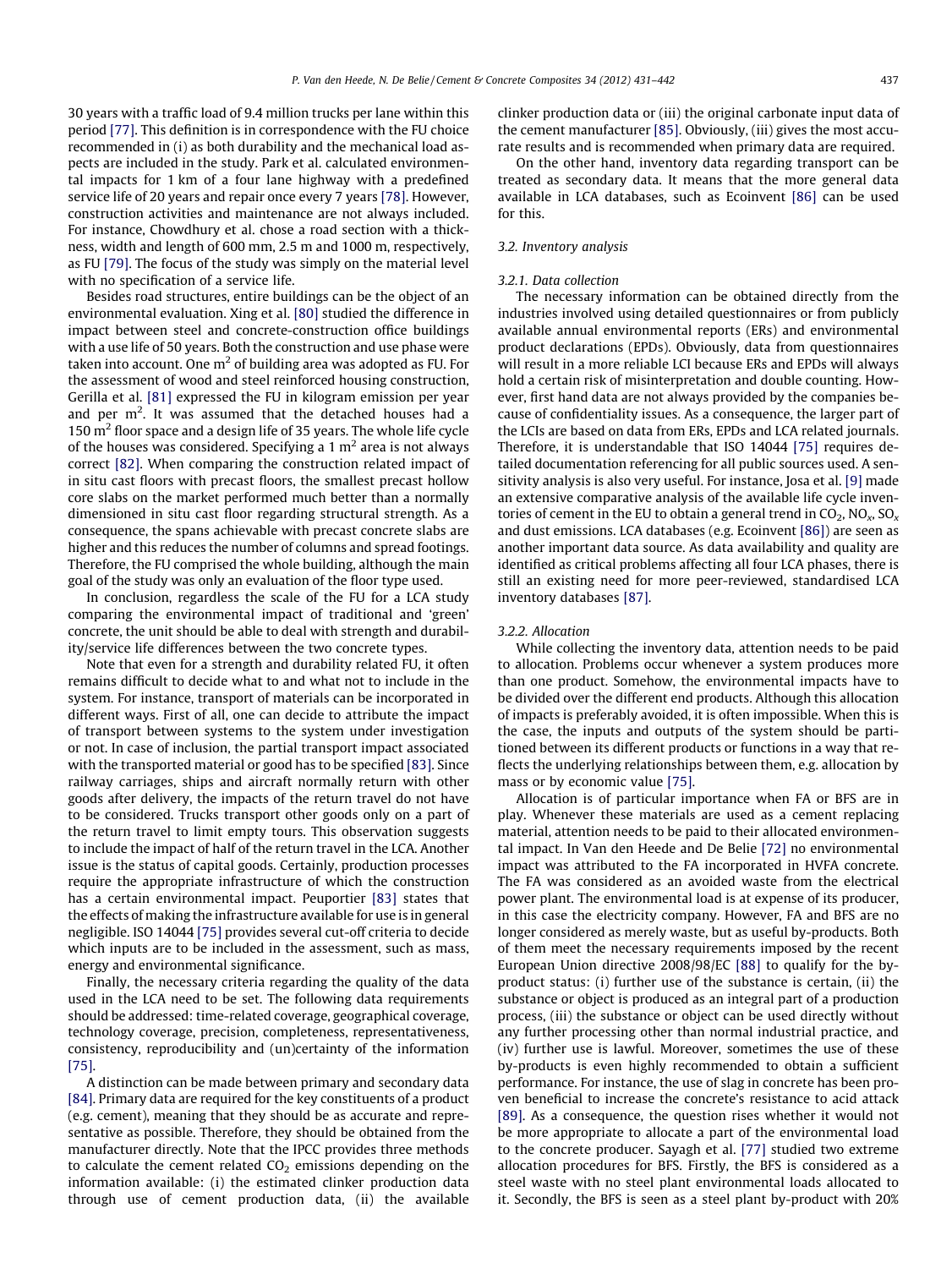<span id="page-7-0"></span>of the steel plant environmental flows allocated to the BFS. This percentage is in correspondence with the BFS/steel mass ratio. The environmental indicator results were found to be highly sensitive to the adopted allocation hypothesis. A 20% allocation by mass resulted in a contribution increase to the greenhouse effect of roughly 60 %. Acidification potentials and eutrophication indexes were found to be around 25% higher. Ecotoxicity potentials on the other hand almost doubled.

Chen et al. [\[90\]](#page-11-0) evaluated the influence of three allocation procedures on the environmental impacts of BFS and FA: no allocation, allocation by mass and allocation by economic value. The latter two approaches resulted in the calculation of mass and economic allocation coefficient (Table 4). These coefficients were used to calculate the amount of energy use,  $CO_2$ ,  $SO_x$ ,  $NO_x$  and particulate matter emissions attributable to the by-products BFS and FA [\(Table 2](#page-2-0)).

Each of these two allocation principles has its advantages and disadvantages. Mass allocation imposes enormous environmental impacts to the industrial by-products which may discourage the concrete industry to continue applying them as cement replacement [\[90\]](#page-11-0). When comparing the mass allocated emission values for BFS and FA ([Table 2](#page-2-0)) with the corresponding cement related emissions [\(Table 1\)](#page-1-0), it is clear that considerably more  $CO<sub>2</sub>$  (BFS: 1.1 kg/kg; FA: 2.4 kg/kg; cement:  $\pm 0.8$  kg/kg) and SO<sub>x</sub> (BFS: 9.7 g/ kg; FA:  $16.7$  g/kg; cement:  $\pm 0.5$  g/kg) are emitted for 1 kg of BFS and FA. Similar conclusions can be drawn with respect to the total energy use (BFS: 13.4 MJ/kg; FA: 29.9 MJ/kg; cement: ±2.9 MJ/kg [\[16\]](#page-10-0)). Especially, the environmental impacts attributed to FA are high. This is mainly caused by the fact that very little FA (0.052 kg) is produced per kW h of electricity. As a consequence, the mass allocation coefficient of 12.4% needs to be applied to the impacts of about 19.2 kW h of electricity to obtain the impact of 1 kg of FA. Since a lot more BFS is produced per kg of steel (0.24 kg), the mass allocated impacts of BFS are much lower when compared with FA.

When adopting the economic allocation principle, the impacts imposed onto 1 kg of BFS and FA are much lower. However, there is the disadvantage of price instability which can make the LCA outcome subject to significant fluctuations. When attributing an environmental load to FA or BFS through mass allocation, the corresponding value will remain constant over a long period of time [\[90\]](#page-11-0).

## 3.3. Impact analysis

The main aim of the impact analysis is to connect each LCI result to the corresponding environmental impacts. Usually, this approach results into a classification of impact categories, each with a category indicator. Two main schools of methods can be distinguished [\[99\]](#page-11-0).

(i) The first school comprises classical impact assessment. Its category indicator is located right in between the LCI results and the category end points (where the environmental effect

#### Table 4

Allocation percentages by mass and economic value for FA and granulated BFS as calculated by Chen et al. [\[90\]](#page-11-0) using data from [\[91–98\].](#page-11-0)

| Product                            | Mass<br>produced                  | Market<br>price                                    | Mass<br>allocation $(\%)$ | Economic<br>allocation $(\%)$ |
|------------------------------------|-----------------------------------|----------------------------------------------------|---------------------------|-------------------------------|
| Steel<br><b>BFS</b><br>Electricity | 1 kg<br>$0.24$ kg<br>$1$ kW $h^*$ | $400$ euro/t<br>$40$ euro/t<br>$0.1$ euro/<br>kW h | 80.6<br>19.4<br>87.6      | 97.7<br>2.3<br>99.0           |
| FA                                 | $0.052$ kg                        | $20$ euro/t                                        | 12.4                      | 1.0                           |

\* Equivalent to 0.367 kg of hard coal used to produce electricity. The remaining produced FA and bottom ash.

or damage occurs). The corresponding methods restrict quantitative modelling to relatively early stages in the cause-effect chain to limit uncertainties and group LCI results related to a certain environmental problem, into midpoint categories. Therefore, these methods (e.g. CML 2002) are considered to be problem oriented. For example, a material's impact on climate change can be expressed in kilograms  $CO<sub>2</sub>$  equivalents. Obviously, this is merely a quantification of an emission that contributes to the problem of climate change and not a quantification of the actual environmental damage.

(ii) The second school focuses much more on the actual effect. So-called damage oriented impact methods (e.g. Eco-indicator 99) try to model the cause effect chain up to the

#### Table 5

Link between the LCI data and the damage categories of the Eco-indicator 99 methodology (cf. Goedkoop et al. [\[103\]](#page-11-0)).

| Life cycle inventory (LCI)                                                                                 | Effect                                           | Damage category                                                        |
|------------------------------------------------------------------------------------------------------------|--------------------------------------------------|------------------------------------------------------------------------|
| Extraction of minerals and<br>fossil fuels                                                                 | Surplus energy<br>for future<br>extraction       | Damage to mineral and<br>fossil resources (MJ<br>surplus energy)       |
| Land use: occupation and<br>transformation                                                                 | Occurrence of<br>vascular plant<br>species (POO) | Damage to ecosystem<br>quality (% vascular<br>plant species $km^2$ yr) |
| $NO_x$ , $SO_x$ , $NH_3$                                                                                   | Acidification/<br>eutrophication<br>(PDF)        |                                                                        |
| Pesticides, heavy metals                                                                                   | Ecotoxicity:<br>toxic stress<br>(PAF)            |                                                                        |
| $CO2$ , Hydrochlorofluorocarbons<br>(HCFC)                                                                 | Climate change                                   | Damage to human<br>health (DALY)                                       |
| Hydrochlorofluorocarbons<br>(HCFC)                                                                         | Ozone layer<br>depletion                         |                                                                        |
| <b>Nuclides</b>                                                                                            | Ionising<br>radiation                            |                                                                        |
| Suspended particulate matter<br>(SPM), volatile organic<br>compounds (VOCs), NO <sub>x</sub> ,<br>$SO_{x}$ | Respiratory<br>effects                           |                                                                        |
| Polycyclic aromatic<br>hydrocarbons (PAHs)                                                                 | Carcinogenics                                    |                                                                        |

#### Table 6

Characterisation factors and indicator units of the CML 2002 impact method (cf. Guinée et al. [\[53\]](#page-11-0)).

| Impact<br>category                   | Characterisation factor                                | Indicator unit                                    |
|--------------------------------------|--------------------------------------------------------|---------------------------------------------------|
| Abiotic<br>depletion                 | Abiotic depletion potential<br>(ADP)                   | kg (antimony eq)                                  |
| Land<br>competition                  | 1 for all types of land use<br>(dimensionless)         | $m2$ yr (land use)                                |
| Climate change                       | Global warming potential<br>(GWP)                      | kg (carbon dioxide eq)                            |
| Stratospheric<br>ozone<br>depletion  | Ozone depletion potential<br>(ODP)                     | $kg$ (CFC-11 eq)                                  |
| Human toxicity                       | Human toxicity potential<br>(HTP)                      | kg (1,4-dichlorobenzene eq)                       |
| Freshwater<br>aquatic<br>ecotoxicity | Freshwater aquatic<br>ecotoxicity potential<br>(FAETP) | kg (1,4-dichlorobenzene eq)                       |
| Marine aquatic<br>ecotoxicity        | Marine aquatic ecotoxicity<br>potential (MAETP)        | kg (1,4-dichlorobenzene eq)                       |
| Terrestrial<br>ecotoxicity           | Terrestrial ecotoxicity<br>potential (TETP)            | kg (1,4-dichlorobenzene eq)                       |
| Photo-oxidant<br>formation           | Photochemical ozone<br>creation potential (POCP)       | kg (ethylene eq)                                  |
| Acidification<br>Eutrophication      | Acidification potential (AP)<br>Eutrophication (EP)    | kg(SO <sub>2</sub> eq)<br>kg (PO <sub>4</sub> eq) |
|                                      |                                                        |                                                   |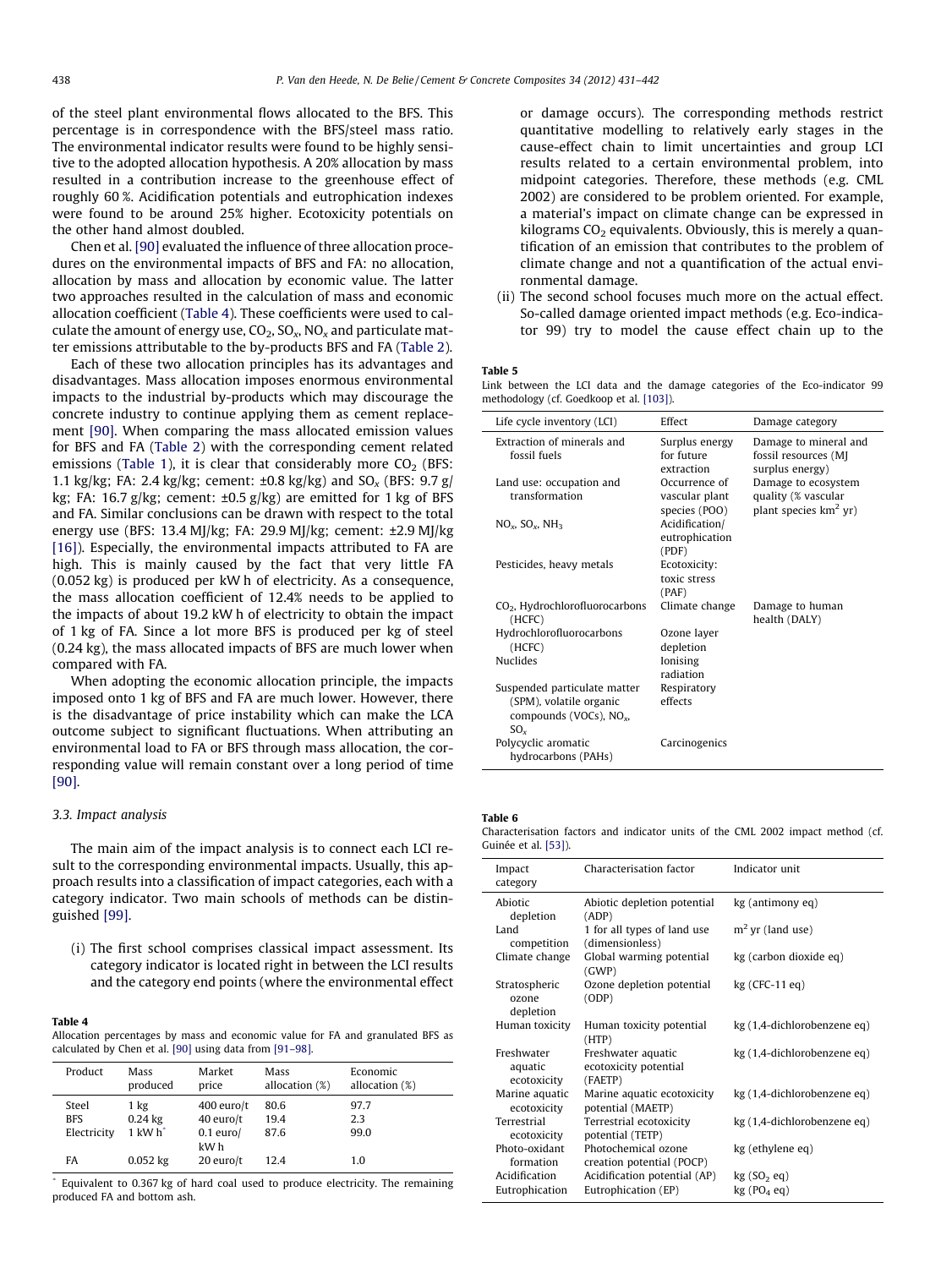<span id="page-8-0"></span>endpoint, or the actual environmental damage, sometimes with high uncertainties. With respect to climate change, the damage on human health is quantified in terms of disability adjusted life years (DALYs). This unit counts as a measure for the Years Lived Disabled (YLD) and the Years of Life Lost (YLL) due to this damage.

According to Benetto et al. [\[100\]](#page-11-0) the problem related approach provides reliable results, although it is sometimes difficult to compare them with each other. On the other hand, a damage oriented impact analysis, allows a much easier interpretation of the LCA output, but is considered to be not so reliable.

#### 3.3.1. The IPCC approach

When the aim of the LCA study is a quantification of the concrete related GHG emissions only, it is justified to use the IPCC 2007 GWP impact method. According to this method, the corresponding Global Warming Potential (GWP) index is calculated for every emitted GHG. The index is based on the time-integrated global mean radiative forcing of a pulse emission of 1 kg of some compound relative to that of 1 kg of the reference gas  $CO<sub>2</sub>$  [\[101\].](#page-11-0) Logically, the GWP value for  $CO<sub>2</sub>$ , the main GHG associated with cement production, equals 1 for the 3 commonly used time horizons, i.e. 20, 100 and 500 years [\[102\].](#page-11-0) The GWP index proposed by the IPCC is a problem oriented indicator because it merely quantifies

Table 7

Link between the most relevant LCI results for OPC cement, BFS and FA, and the LCIA categories (CML 2002 [\[53\]](#page-11-0) and Eco-indicator 99 [\[103\]](#page-11-0)) to which they are assigned.

| LCI                                   | Problem oriented LCIA (CML 2002)                                    | Damage oriented LCIA (Eco-indicator 99)                   |
|---------------------------------------|---------------------------------------------------------------------|-----------------------------------------------------------|
| 1 kg $CO2$                            | Climate change                                                      | Damage to human health                                    |
|                                       | 1 kg $CO2$ eq                                                       | $2.10 \times 10^{-7}$ DALY                                |
| 1 MJ fossil energy                    | Abiotic depletion                                                   | Damage to mineral and fossil resources                    |
|                                       | $4.81 \times 10^{-4}$ kg antimony eq                                | 0.00859 MJ surplus energy (coal)                          |
|                                       |                                                                     | 0.15000 MJ surplus energy (gas)                           |
|                                       |                                                                     | 0.14400 MJ surplus energy (oil)                           |
| 1 kg $PM_{10}$                        | Human toxicity                                                      | Damage to human health                                    |
|                                       | 0.82 kg dichlorobenzene eq                                          | $3.75 \times 10^{-4}$ DALY                                |
| 1 kg $SO_x$ (as $SO_2$ )              | Human toxicity                                                      | Damage to human health                                    |
|                                       | 0.096 kg dichlorobenzene eq                                         | $5.46 \times 10^{-5}$ DALY                                |
|                                       | Acidification                                                       | Damage to ecosystem quality                               |
|                                       | 1 kg $SO2$ eq                                                       | 1.041 PDF $m2$ yr                                         |
| 1 kg $NOx$ (as $NO2$ )                | Photo oxidant formation                                             | Damage to human health                                    |
|                                       | 0.028 kg ethylene eq                                                | $8.87\times10^{-5}$ DALY                                  |
|                                       | Acidification                                                       | Damage to ecosystem quality                               |
|                                       | $0.70 \text{ kg }$ SO <sub>2</sub> eq                               | 5.713 PDF $m2$ yr                                         |
|                                       | Eutrophication                                                      |                                                           |
|                                       | $0.13$ kg PO <sub>4</sub> eq                                        |                                                           |
| 1 kg OPC cement <sup>*</sup>          | Climate change                                                      | Damage to human health                                    |
|                                       | $0.84$ kg $CO2$ eq                                                  | $3.18 \times 10^{-5}$ DALY                                |
|                                       | Abiotic depletion                                                   | Damage to ecosystem quality                               |
|                                       | $1.37 \times 10^{-3}$ kg antimony eq                                | $2.14 \times 10^{-2}$ PDF m <sup>2</sup> yr               |
|                                       | Human toxicity                                                      | Damage to mineral and fossil resources                    |
|                                       | $6.83 \times 10^{-2}$ kg 1,4-dichlorobenzene eq                     | 0.0245 MJ surplus energy (coal)                           |
|                                       | Photo oxydant formation                                             | 0.4275 MJ surplus energy (gas)                            |
|                                       | $1.02 \times 10^{-4}$ kg ethylene eq                                | 0.4104 MJ surplus energy (oil)                            |
|                                       | Acidification                                                       |                                                           |
|                                       | $3.08 \times 10^{-3}$ kg SO <sub>2</sub> eq                         |                                                           |
|                                       | Eutrophication                                                      |                                                           |
|                                       | $4.75 \times 10^{-4}$ kg PO <sub>4</sub> eq                         |                                                           |
| 1 kg BFS <sup>*</sup> (economic-mass) | Climate change                                                      | Damage to human health                                    |
|                                       | 0.13-1.10 kg $CO2$ eq                                               | $0.24 - 2.03 \times 10^{-6}$ DALY                         |
|                                       | Abiotic depletion                                                   | Damage to ecosystem quality                               |
|                                       | 0.76–6.44 $\times$ 10 <sup>–3</sup> kg antimony eq                  | 0.39-3.32 $\times$ 10 <sup>-2</sup> PDF m <sup>2</sup> yr |
|                                       | Human toxicity                                                      | Damage to mineral and fossil resources                    |
|                                       | 0.36-2.92 $\times$ 10 <sup>-3</sup> kg 1,4-dichlorobenzene eq       | $0.0136 - 0.1151$ MJ surplus energy (coal)                |
|                                       | Photo oxydant formation                                             | $0.2383 - 2.0097$ MJ surplus energy (gas)                 |
|                                       | 0.13–1.13 $\times$ 10 <sup>-4</sup> kg ethylene eq                  | $0.2287 - 1.9293$ MJ surplus energy (oil)                 |
|                                       | Acidification<br>$0.15 - 1.25 \times 10^{-2}$ kg SO <sub>2</sub> eq |                                                           |
|                                       | Eutrophication                                                      |                                                           |
|                                       | $0.62 - 5.25 \times 10^{-4}$ kg PO <sub>4</sub> eq                  |                                                           |
| 1 kg FA <sup>*</sup> (economic-mass)  | Climate change                                                      | Damage to human health                                    |
|                                       | 0.20-2.44 kg $CO2$ eq                                               | $0.09 - 1.10 \times 10^{-5}$ DALY                         |
|                                       | Abiotic depletion                                                   | Damage to ecosystem quality                               |
|                                       | 0.12-1.44 $\times$ 10 <sup>-2</sup> kg antimony eq                  | $0.47 - 5.82 \times 10^{-2}$ PDF m <sup>2</sup> yr        |
|                                       | Human toxicity                                                      | Damage to mineral and fossil resources                    |
|                                       | 0,17-2.12 $\times$ 10 <sup>-2</sup> kg 1,4-dichlorobenzene eq       | $0.0207 - 0.2571$ MJ surplus energy (coal)                |
|                                       | Photo oxydant formation                                             | $0.3621 - 4.4898$ MJ surplus energy (gas)                 |
|                                       | 0.16-2.00 $\times$ 10 <sup>-4</sup> kg ethylene eq                  | $0.3476 - 4.3102$ MJ surplus energy (oil)                 |
|                                       | Acidification                                                       |                                                           |
|                                       | $0.18\text{--}2.17\times10^{-2}\text{ kg SO}_2$ eq                  |                                                           |
|                                       | Eutrophication                                                      |                                                           |
|                                       | $0.75 - 9.30 \times 10^{-4}$ kg PO <sub>4</sub> eq                  |                                                           |
|                                       |                                                                     |                                                           |

Values for 1 kg OPC cement, 1 kg BFS and 1 kg FA were calculated from the data available in [Table 1 and 2](#page-1-0).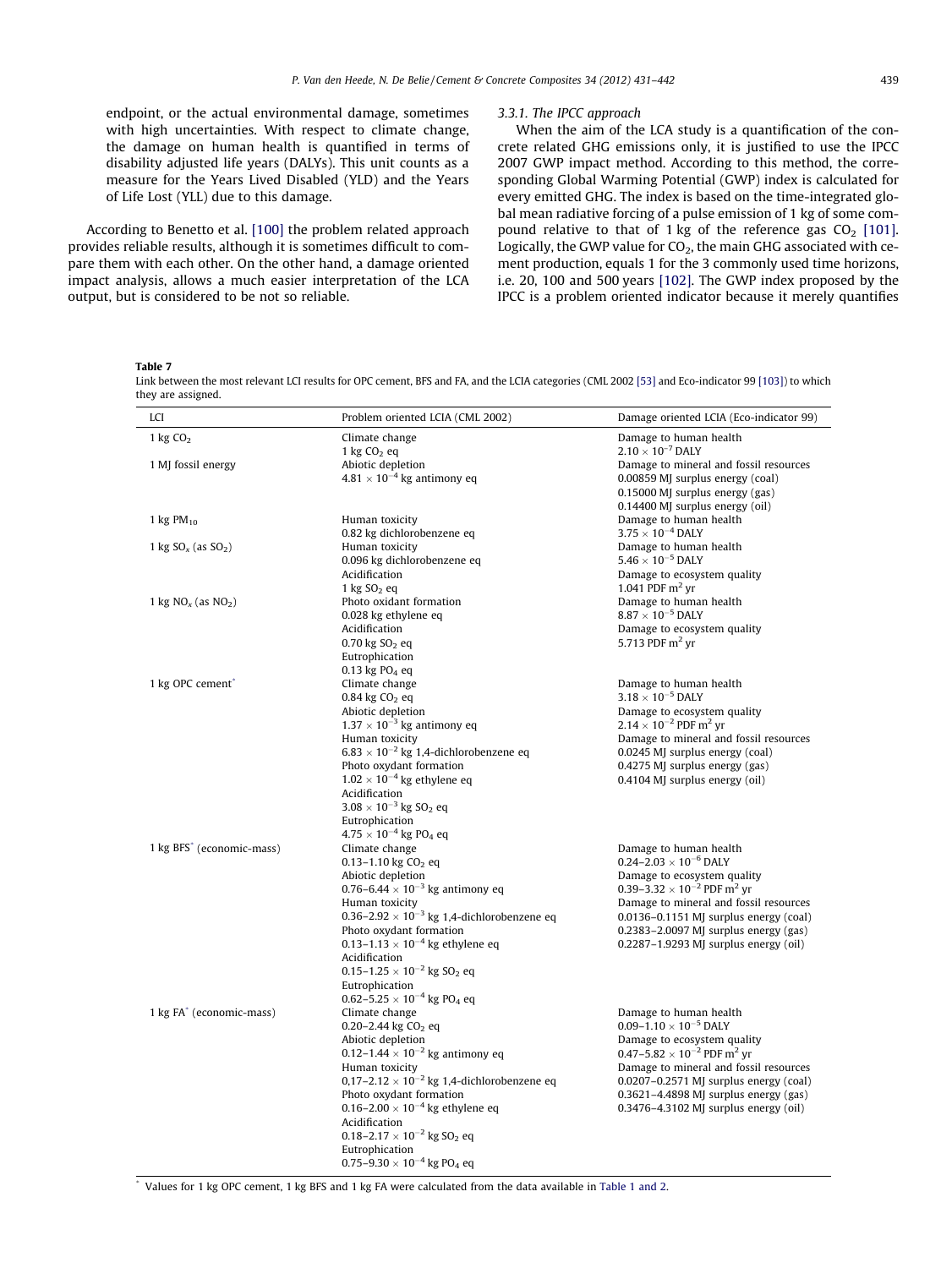GHG emissions (in kilograms  $CO<sub>2</sub>$  equivalents) and not the resulting climate change related damage (in DALYs) induced by them (see Section 3.3). The same indicator is used within the CML impact method for the impact category climate change (see Section 3.3.3).

#### 3.3.2. The Eco-indicator 99 approach

Eco-indicator 99 combines a series of scores representative for different environmental impacts into one single score through weighing by a panel of specialists [\[103\].](#page-11-0) Naturally, the weighing part to obtain an aggregated indicator is the most critical and controversial step in the impact method. A panel was asked to weigh three types of environmental damages, namely damages to human health, ecosystem quality and resources extraction ([Table 5](#page-7-0)).

The first damage type combines respiratory and carcinogenic effects, the effects on climate change, ozone layer depletion and ionising radiation into one value expressed in DALY.

The damage to Ecosystem quality is expressed in terms of the percentage of species that have disappeared in a certain area due to the environmental load (% vascular plant species km yr). With respect to ecotoxicity, this definition covers the percentage of all species present in the environment living under toxic stress (PAF: Potentially Affected Fraction). Regarding acidification/eutrophication, the damage to a specific target species (vascular plants) in natural areas is modelled (PDF: Potentially Disappeared Fraction). Land use and land transformation on the other hand are based on empirical data regarding the occurrence of vascular plants as a function of the land use type and the area size (POO: Probability Of Occurence).

The damage category dealing with resource extraction gives a value expressed in MJ surplus energy to indicate the quality of the remaining mineral and fossil resources. Logically, further extraction of mineral resources will result in a decreased ore grade and increased energy requirements for future mining. For fossil resources, a shift towards exploitation of unconventional resources can also induce an increase in extraction energy. The mining of resources such as sand or gravel are adequately covered by the effects on land use, not by the damage category on extraction of resources.

## 3.3.3. The CML 2002 approach

The list of best available practise impact categories drawn up by the Society of Environmental Toxicology and Chemistry (SETAC) Working Group on LCIA served as a basic list for the problem oriented impact method CML [\[53\]](#page-11-0). For LCA on concrete, we will mainly look at the baseline impact categories. For each category, a category indicator can be calculated based on the applicable characterisation model and the characterisation factors derived from the underlying model. The applicable characterisation factors and indicator units per impact category are summarised in [Table 6.](#page-7-0)

#### 3.4. Interpretation

One of the key parts of the interpretation phase is the identification of the significant issues based on the results of the LCI and LCIA phases. The literature review conducted in this paper allows not only for their identification starting from each phase, but also for revealing the link between the phases. [Table 7](#page-8-0) shows this link between the most important OPC cement, BFS and FA related LCI results and the appropriate problem (cfr. CML 2002 [\[53\]\)](#page-11-0) or damage oriented (cfr. Eco-indicator 99 [\[103\]](#page-11-0)) LCIA categories. The values for 1 kg OPC cement, 1 kg BFS and 1 kg FA were calculated from the data available in [Tables 1 and 2.](#page-1-0) [Table 7](#page-8-0) allows for an easier identification and check-up of the possible origins of a certain environmental score per impact category. Compared to the impact of 1 kg OPC cement (consisting of 95% Portland clinker), substantially lower values were recorded for BFS and FA when applying economic allocation, and this for every problem and damage oriented impact category that was studied. When applying a mass allocation of impacts for BFS and FA, practically all category indicator values exceed their corresponding values for OPC cement. Impact indicators covering human toxicity and damage to human health are the only exception. Thus, the environmental benefit of using BFS or FA is only pronounced when the economical allocation principle is adopted. The impacts of FA are clearly much higher than for BFS. As already stated in Section 3.2.2., this is mainly attributed to the fact that very little FA (0.052 kg) is produced per kW h of electricity, while a lot more BFS is produced per kg of steel (0.24 kg).

Similar environmental impact calculations can also be done for the aggregates and admixtures used in concrete. Yet, they were not included in [Table 6](#page-7-0) for the following reasons. As can be seen from [Table 3](#page-3-0), the air emissions and energy use associated with crushed aggregates (which are more labour-intensive than natural aggregates) are quite low compared to the values recorded for cementitious materials [\(Tables 1 and 2\)](#page-1-0). Since superplasticizers are usually used in small amounts, their contribution to the impact of a concrete mix is very small. Note that the impact of the mixing water can not be calculated with either of the impact methods used. The term water footprint has evolved independently from the discipline of LCA and accordingly there is no clear relationship between a water footprint and potential environmental harm [\[48\]](#page-10-0).

Finally, it should be noted that this paper mainly focused on the environmental impact associated with the material concrete. It is known that the embodied energy of building materials is normally much less than the energy required to operate building facilities (energy for heating, air conditioning, ...) during their service life [\[104\].](#page-11-0) In this sense, it would be interesting to include the thermal efficiency of the material within comparative LCA studies of traditional and 'green' concrete.

## 4. Conclusions

Within LCA, small variances in the definition of goal and scope (i), the inventory analysis (ii) and the impact analysis (iii) may induce important differences in the environmental score eventually obtained in the interpretation phase.

Within step (i), the functional unit (FU) choice is seen as one of the most influencing factors. Preferably, this unit includes all relevant concrete aspects, being its strength, its durability and to some extent its workability. To take into account both strength and durability, it should comprise the concrete amount needed to manufacture a structural element or even a whole building with a given mechanical load and a predefined service life. The concrete's life span should be evaluated in relation to the latter, using probabilistic service life prediction models based on experimental durability tests representative for the application field. As LCA usually involves a comparison of impacts, the choice of the reference concrete, characterised by a minimum cement content and strength according to the applicable standards, is also extremely important. This is because the environmental benefit of a potential 'green' concrete is mainly due to its reduced cement content and strength governed structure dimensions in comparison with the reference. Besides material aspects, LCA system boundaries (cradle-to-gate, cradle-to-grave, ...) play an important role. Since concrete durability is an important issue, at least the amount of concrete needed (including repairs and replacements) to maintain the structure during its predefined service life (modified cradle-to-gate) should be considered as system boundary.

Within step (ii), the inventory data used can obviously influence the LCA outcome. The preference goes to first hand data to ensure correctness and technological, geographical and time related representativeness of the LCA. Of importance is also the allocation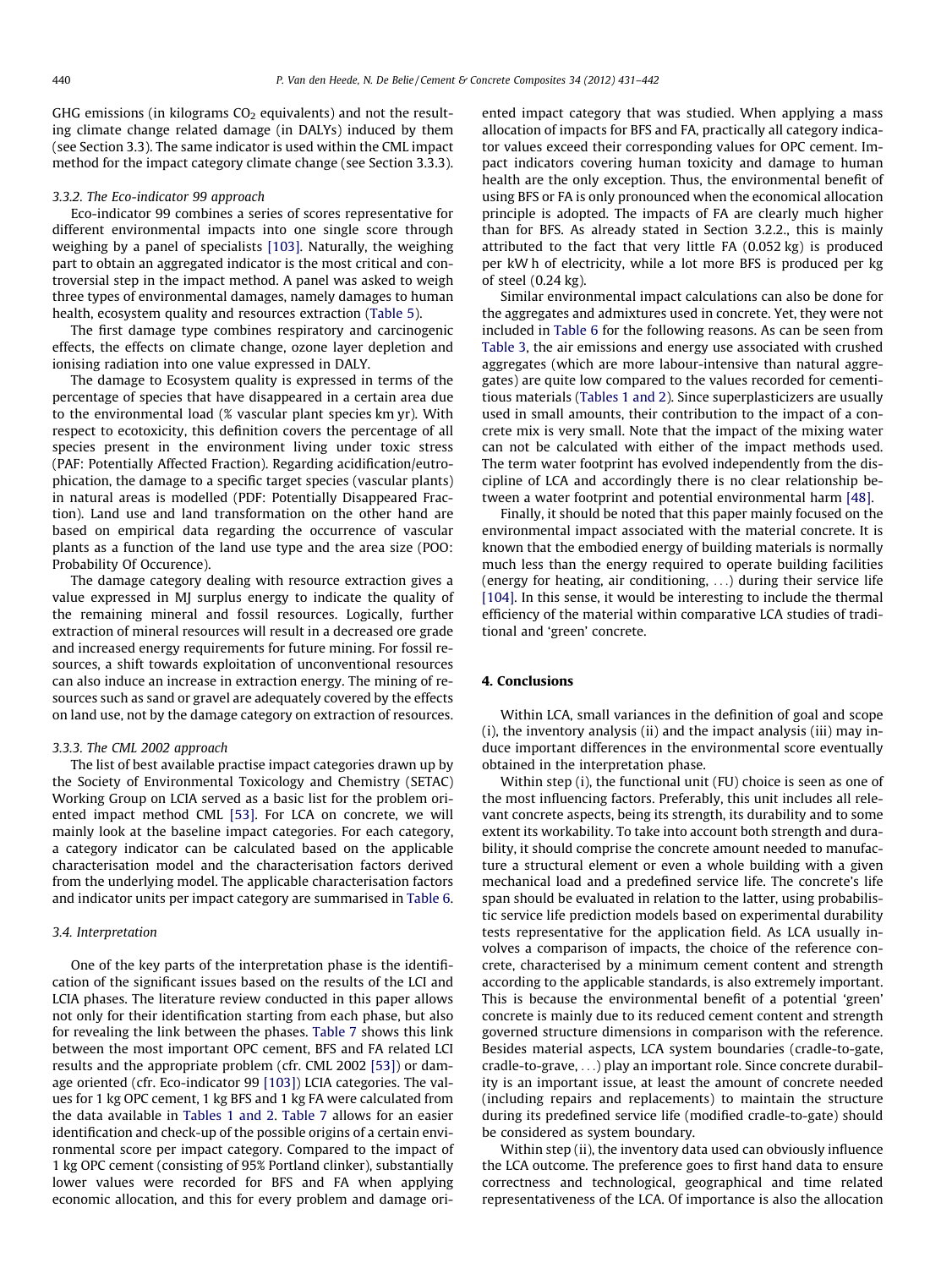<span id="page-10-0"></span>approach used (none, by mass or by economic value) on the inventory results associated with by-products. Economic allocation is advised to guarantee an enduring use of BFS and FA as cement replacing materials. Mass allocation results in environmental impacts of BFS and FA that are about an order of a magnitude higher. As a consequence, their environmental burdens, especially when considering FA, become higher than the burden of traditional cement.

Within step (iii), the choice of the impact assessment method, which aggregates the relevant concrete related LCI results, should be carefully considered. The method used preferably covers more than only the impact on climate change and should be problem oriented.

#### References

- [1] Lippiatt B, Ahmad S. Measuring the life-cycle environmental and economic performance of concrete: the BEES approach. In: Wang K, editor. International workshop on sustainable development and concrete technology. Ames: Iowa State University; 2004. p. 213–30.
- [2] Meyer C. The Greening of the concrete industry. Cem Concr Compos 2009;31(8):601–5.
- [3] Malhotra VM. Role of supplementary cementing materials in reducing greenhouse gas emissions. In: Gjorv OE, Sakai K, editors. Concrete technology for a sustainable development in the 21st century. London: E&FN Spon; 2000. p. 226–35.
- [4] Humphreys K, Mahasenan M. Toward a sustainable cement industry. Substudy 8: climate change. Geneva: WBCSD; 2002.
- [5] Bernstein L, Roy J, Delhotal KC, Harnisch J, Matsuhashi R, Price L, et al. Industry. In: Metz B, Davidson OR, Bosch PR, Dave R, Meyer LA, editors. Climate change 2007: mitigation. Contribution of working group III to the fourth assessment report of the IPCC. Cambridge and New York: Cambridge University Press; 2007. p. 447–96.
- [6] Damtoft JS, Lukasik J, Herfort D, Sorrentino D, Gartner EM. Sustainable development and climate change initiatives. Cem Concr Res 2008;38(2): 115–27.
- [7] Huntzinger DN, Eatmon TD. A life-cycle assessment of Portland cement manufacturing: comparing the traditional process with alternative technologies. J Clean Prod 2009;17(7):668–75.
- [8] Hendriks CA, Worrell E, deJager D, Block K, Riemer P. Emission reduction of greenhouse gases from the cement industry. [<http://www.wbcsdcement.org/](http://www.wbcsdcement.org/pdf/tf1/prghgt42) [pdf/tf1/prghgt42](http://www.wbcsdcement.org/pdf/tf1/prghgt42)>, [accessed 08/11].
- [9] Josa A, Aguado A, Heino A, Byars E, Cardim A. Comparative analysis of available life cycle inventories of cement in the EU. Cem Concr Res 2004;34(8):1313–20.
- [10] Febelcem v.z.w. Environmental report of the Belgian cement industry 2006 (in Dutch). Brussels: Febelcem v.z.w.; 2006.
- [11] Malhotra VM. Role of supplementary cementing materials and superplasticizers in reducing greenhouse gas emissions. In: Parameswaran VS, editor. Proceedings ICFRC conference on fiber composites, highperformance concrete and smart materials. New Delhi: Allied Publishers Private Limited; 2004. p. 489–99.
- [12] Price L, Worrell E, Phylipsen D. Energy use and carbon dioxide emissions in energy-intensive industries in key developing countries. In: Proceedings of the 1999 earth technologies forum. Berkeley: Lawrence Berkeley National Laboratory; 1999. 15p.
- [13] Flower DJM, Sanjayan JG. Green house gas emissions due to concrete manufacture. Int J LCA 2007;12(5):282–8.
- [14] Chen C, Habert G, Bouzidi Y, Jullien A. Environmental impact of cement production: detail of the different processes and cement plant variability evaluation. J Clean Prod 2010;18(5):478–85.
- [15] ATILH. Environmental inventory of French cement production. Paris: Association Technique des Liants Hydrauliques (Hydraulic Binder Industries Union); 2002.
- [16] Gartner E. Industrially interesting approaches to low- $CO<sub>2</sub>$  cements. Cem Concr Res 2004;34(9):1489–98.
- [17] Morbi A, Cangiano S, Borgarello E. Cement-based materials for sustainable development. In: Zachar J, Claisse P, Naik TR, Ganjian E, editors. Proceedings of Sessions in Honor of: Dr. Enrico Borgarello, Professor Theodore W. Bremner, Professor David W. Fowler, Professor Konstantin Kovler, Professor Koji Sakai. Milwaukee: UWM Center for By-Products Utilization; 2010. p. 1–10.
- [18] Davies RW, Worthington GS. Use of scrap tyre as a fuel in the cement manufacturing process. In: Dhir RK et al., editors. Recycling and use of used tyres. London: Thomas; 2001.
- [19] Van Oss HG, Padovani AC. Cement manufacture and the environment, part II: environmental challenges and opportunities. J Ind Ecol 2003;7(1):93–127.
- [20] Jacott M, Comunes F, Reed C, Taylor A, Whinfield M. Energy use in the cement industry in North America: emissions, waste generation and pollution control, 1999-2001. In: Second North American symposium on assessing the environmental effects of trade; 2003. 79p.
- [21] Houghton JT, Meira Filho LG, Lim B, Tréanton K, editors. Revised 1996 IPCC guidelines for national greenhouse gas inventories, greenhouse gas inventory reference manual, vol. 3. Bracknell: Meteorological Office; 1996.
- Schuhmacher M, Domingo JL, Garreta J. Pollutants emitted by a cement plant: health risks for the population living in the neighborhood. Environ Res 2004;95(2):198–206.
- [23] EPA. Emission factor documentation for AP-42, section 11.6: Portland cement manufacturing, final report, EPA Contract 68-D2-0159, MRI Project No. 4601- 01; 1994.
- [24] EPA. Management standards proposed for cement kiln dust waste. Environmental Fact Sheet, EPA 530-F-99-023, 1999.
- [25] Rovira J, Mari M, Nadal M, Schuhmacher M, Domingo JL. Partial replacement of fossil fuel in a cement plant: risk assessment for the population living in the neighborhood. Sci Total Environ 2010;408(22):5372–80.
- [26] Rovira J, Mari M, Schuhmacher M, Nadal M, Domingo JL. Monitoring environmental pollutants in the vicinity of a cement plant: a temporal study. Arch Environ Contam Toxicol 2011;60(2):372–84.
- [27] European Union. Directive 2003/53/EC of the European parliament and the council of 18 june 2003. Off J Eur Union 2003;L178:24–7.
- [28] Hills L, Johansen VC. Hexavalent chromium in cement manufacturing: literature review. PCA R&D Serial No. 2983. Skokie: PCA; 2007.
- [29] von Bahr B, Hanssen OJ, Vold M, Pott G, Stoltenberg-Hansson E, Steen B. Experiences of environmental performance evaluation in the cement industry. Data quality of environmental performance indicators as a limiting factor for benchmarking and rating. J Clean Prod 2003;11(7):713–25.
- [30] Feuerborn HJ. Coal combustion products and sustainability present and future situation in Europe. In: Zachar J, Claisse P, Naik TR, Ganjian E, editors. Proceedings of the second international conference on sustainable construction materials and technologies. Volume two of three. Milwaukee: UWM Center for By-Products Utilization; 2010. p. 897–908.
- [31] PCA. Cement shortage assessment the monitor, flash report: breaking analysis of the economy, construction, and cement industries; May 13, 2004.
- [32] NBN EN 206-1. Concrete part 1: specification, performance, production and conformity. Brussels: European Committee for Standardization; 2000.
- [33] NBN B15-001. Supplement to NBN EN 206-1 concrete specification, performance production and confirmity. Brussels: BIN; 2004.
- [34] Malhorta VM, Mehta PK. High performance, high-volume fly ash concrete: materials, mixture proportioning, properties, construction practice, and case histories. 2nd ed. Ottawa: Supplementary Cementing Materials for Sustainable Development Inc.; 2005.
- [35] NBN B15-100. Methodology for the assessment and the validation of the fitness for use of cements or additions of type II for concrete. Brussels: NBN; 2008.
- [36] Vollpracht A, Brameshuber W. Performance-concept, k-value approach which concept offers which advantages? In: Brameshuber W, editors. Proceedings of the international RILEM conference on material science (MatSci). Additions Improving Properties of Concrete (AdIPoC), vol. III. Bagneux: RILEM Publications; 2010. p. 403–11.
- [37] Energetics Incorporated. Energy and environmental profile of the US iron and steel industry. Prepared for US Department of Energy, Office of Industrial Technologies. DOE/EE-0229; 2000.
- [38] Spath PL, Mann MK, Kerr DR. Life cycle assessent of coal-fired power production. Golden: National Renewable Energy Laboratory; 1999.
- [39] Mehta PK. Concrete technology for sustainable development overview of essential elements. In: Gjorv OE, Sakai K, editors. Concrete technology for a sustainable development in the 21st century. London: E&FN Spon; 2000. p. 83–94.
- [40] NEN 7345. Leaching characteristics of solid earthy and stony building and waste materials. Leaching tests. Determination of the leaching of inorganic components from building and monolithic waste materials with the diffusion test. Delft: NEN;1995.
- [41] European Union. Directive 1998/83/EC of the European parliament and the council of 3 November 1998 on the quality of water intended for human consumption. Off J Eur Union 1998;L330:32–54.
- [42] NBN EN 197-1. Cement part 1: composition, specifications and conformity criteria for common cement. Brussels: BIN; 2000.
- [43] Marion AM, De Lanève M, De Grauw A. Study of the leaching behaviour of paving concretes: quantification of heavy metal content in leachates issued from tank test using demineralized water. Cem Concr Res 2005;35(5):951–7.
- [44] Kovler K, Perevalov A, Steiner V, Metzger LA. Radon exhalation of cementitious materials made with coal fly ash: part I – scientific background and testing the cement and fly ash emanation. J Environ Radioact 2005;82(3):321–34.
- [45] Smakhtin V. Basin closure and environmental flow requirements. Int J Water Resour D 2008;24(2):227–33.
- [46] WFN (Water Footprint Network). Glossary, water footprint. <[http://](http://www.waterfootprint.org/?page=files/DefinitionWaterFootprint) [www.waterfootprint.org/?page=files/DefinitionWaterFootprint>](http://www.waterfootprint.org/?page=files/DefinitionWaterFootprint), [accessed 08/11].
- [47] Lafarge. Water and building materials. How much water for each material? <[http://www.lafarge.com/wps/portal/2\\_3\\_5-Preserver\\_eau#editoEncartVide](http://www.lafarge.com/wps/portal/2_3_5-Preserver_eau#editoEncartVide0000000000028722) [0000000000028722>](http://www.lafarge.com/wps/portal/2_3_5-Preserver_eau#editoEncartVide0000000000028722) [accessed 08/11].
- [48] Ridoutt BG, Pfister S. A revised approach to water footprinting to make transparent the impacts of consumption and production on global freshwater scarcity. Glob Environ Change 2010;20(1):113–20.
- [49] EFCA. EFCA Environmental declaration superplasticizing admixures. EFCA doc 325 ETG. [<http://www.efca.info/publications.html](http://www.efca.info/publications.html)>, 2006 [accessed 08/11].